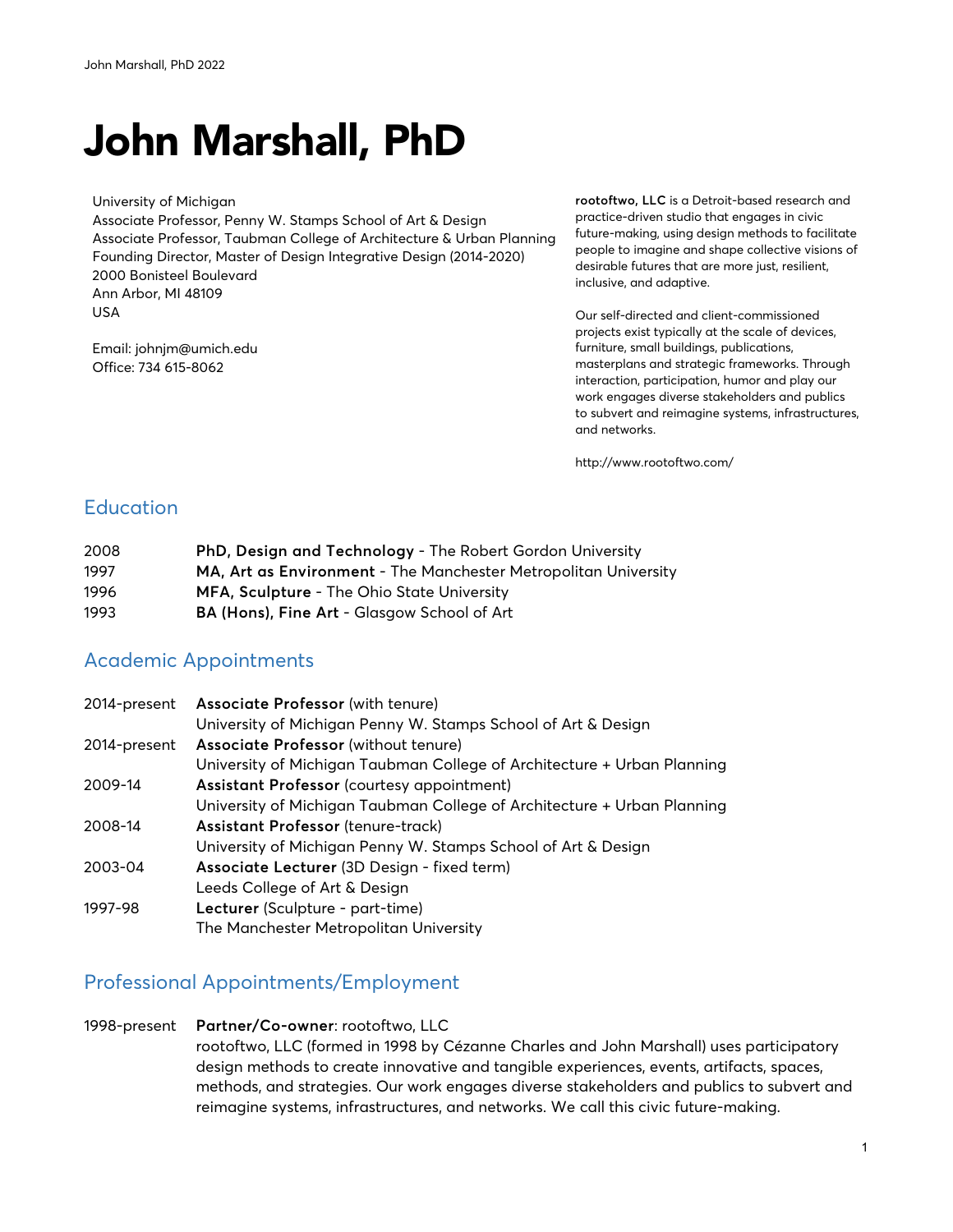# Professional Appointments/Employment (continued)

| 2014-present | Co-director: r+d LAB, LLC                                                                                                     |
|--------------|-------------------------------------------------------------------------------------------------------------------------------|
|              | r+d LAB, LLC is a collaborative entity formed by Cezanne Charles, John Marshall (rootoftwo)                                   |
|              | and Karl Daubmann (daub) to remix models of practice including laboratory, workshop, think-                                   |
|              | tank, garage, studio, and agency that lead to innovative approaches, designs and<br>environments.                             |
|              |                                                                                                                               |
| 2002-2007    | Contract 3D Designer: Malcolm Cochran Studio                                                                                  |
|              | Created digital, 3D models and renderings of public art projects for Hudson River Park, New                                   |
|              | York City; The Ohio Supreme Court Building and Goodale Park, Columbus, Ohio; and                                              |
|              | Changhua National University campus in Taiwan.                                                                                |
| 1999-2003    | Designer/Model Maker: Evenflo Company, Inc.                                                                                   |
|              | Explored, conceived, and developed innovative product solutions. Fabricated functioning<br>prototypes and engineering models. |

### **Grants**

| 2021    | "Consentful Technology for the Detroit Cultural Center: A Case Study"                                  |
|---------|--------------------------------------------------------------------------------------------------------|
|         | The research question that underpins this study is how might we develop digital applications           |
|         | and spaces in Detroit's Cultural Center that are built with consent at their core, and that            |
|         | support the self-determination of people who use, and are affected by these technologies?              |
|         | This research will make a contribution to the discourse on principles for appropriate                  |
|         | investment in infrastructure and rules to govern safe, equitable and consentful uses of place-         |
|         | based technology. Stamps DEI Community Engagement Project in Detroit.                                  |
| 2019-20 | "Biometric, Communicative, and Environmental Interfaces: Expanding the Functional                      |
|         | Integration of Glass in Promoting Health and Wellness in the Workplace." Guardian                      |
|         | Industries Research Alliance Grant to study how glass-intensive assemblies, composites, and            |
|         | products can promote an architecture of health and workplace wellness, and compliment                  |
|         | organizational system and application protocols to destress the contemporary work-sphere.              |
|         | Project Team: Robert Adams, John Marshall, Joy Knoblauch, Upali Nanda, and David Bloom.                |
| 2019    | "Visualizing Detroit's Emergent Cultural Infrastructure." Research project using techniques            |
|         | of deep mapping, critical cartography, and community engagement to reveal planned and                  |
|         | unplanned places within Detroit that -despite the inequalities-have the potential to bring             |
|         | diverse people together to serve as loci for a more inclusive recovery. This project was made          |
|         | possible by a grant from the A. W. Mellon Foundation.                                                  |
| 2015    | Knight Arts Challenge in Detroit award to examine the impact of technology on 21 <sup>st</sup> Century |
|         | life by creating "Anyspace? Whatever." two architectural installations that propose methods            |
|         | for designing buildings, clothes and objects that can evade electronic means of detection.             |
| 2015    | University of Michigan Office of Research Faculty Grants and Awards Program:                           |
|         | "Whithervanes - Public Art to Public Platform."                                                        |
| 2014    | Knight Arts Challenge in Detroit award to explore how fear is used in contemporary media by            |
|         | creating "Whithervanes Open Hardware Kits" for making dynamic objects that change                      |
|         | colors to reflect the prevalence of fear-related keywords in news stories.                             |
| 2014    | Taubman College of Architecture + Urban Planning Research on the City Faculty Research                 |
|         | Grant Program: "Rules of the Road: Connecting Chicago to Underutilized Freeway                         |
|         | Infrastructure Zones."                                                                                 |
|         |                                                                                                        |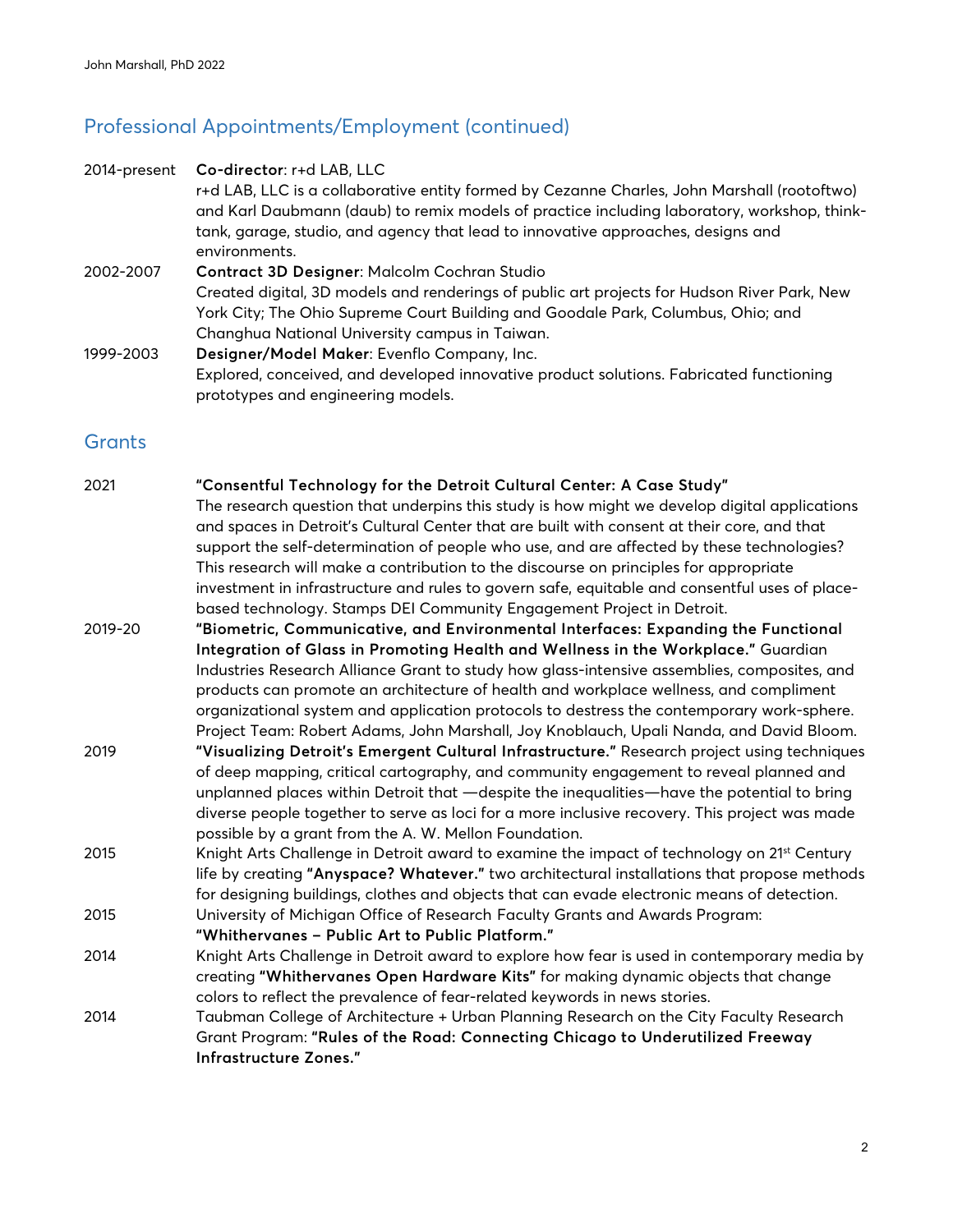### Grants (continued)

| 2013    | University of Michigan Office of the Vice President for Research Faculty Grants and Awards                                   |
|---------|------------------------------------------------------------------------------------------------------------------------------|
|         | Program: "Whithervane - a new interactive public art installation for Folkestone                                             |
|         | Triennial."                                                                                                                  |
| 2011    | Taubman College of Architecture + Urban Planning Research on the City Faculty Research                                       |
|         | Grant Program: "Re:Tool-Kit for Detroit."                                                                                    |
| 2011    | Propeller Fund (Chicago): "Expose, Intervene, Occupy: Re-interpreting Public Space."                                         |
| 2009    | University of Michigan Office of the Vice President for Research: Funds for Research and                                     |
|         | Scholarship. "Variable, Adaptable, Reflexive and Responsive."                                                                |
| 2009    | University of Michigan Office of the Provost: Seed Funding for Multidisciplinary Programs and                                |
|         | Team-Taught Courses. "SmartSurfaces."                                                                                        |
| 2006    | Arts Council England Grants for Individuals, Organizations and National Touring: Grant for                                   |
|         | exhibition "Perimeters, Boundaries and Borders."                                                                             |
| 2004-05 | Arts Council England Artist Support Grant: "Changing Futures." Grant for program of work<br>exploring technological culture. |

#### Awards

| 2019    | 2019 Rackham Master's Mentoring Award. To honor mentors who, through a variety of           |
|---------|---------------------------------------------------------------------------------------------|
|         | forms, demonstrate commitment to fostering the intellectual, creative, and professional     |
|         | growth of their master's students. University of Michigan, Rackham Graduate School.         |
| 2016    | American Institute of Architects Michigan Award. (unbuilt category). Rules of the Road. r+d |
|         | LAB, LLC (Cezanne Charles, John Marshall (rootoftwo) and Karl Daubmann (daub) to remix      |
|         | models of practice including laboratory, workshop, think-tank, garage, studio, and agency   |
|         | that lead to innovative approaches, designs and environments).                              |
| 2015    | Knight Arts Challenge Detroit. Anyspace, Whatever?                                          |
| 2014    | Knight Arts Challenge Detroit. Whithervanes: Public Art to Public Platform.                 |
| 2011    | 2010-2011 R.D. Richards Memorial Faculty Award. For extraordinary teaching, creative        |
|         | enterprise and service. University of Michigan, School of Art & Design.                     |
| 2010    | American Institute of Architects Small Project Practitioners Award. Shadow Pavilion,        |
|         | University of Michigan Matthaei Botanical Garden, Ann Arbor, Michigan, USA. Collaboration   |
|         | with PLY Architecture.                                                                      |
| 2010    | Architect Magazine's R+D Award for Architectural Research. Shadow Pavilion, University      |
|         | of Michigan Matthaei Botanical Garden, Ann Arbor, Michigan, USA. Collaboration with PLY     |
|         | Architecture.                                                                               |
| 2004-07 | Research Degrees Initiative (RDI) funding for PhD research. Robert Gordon University.       |

#### Professional Service

- 2019 **Academic External Reviewer** for the Cyclical Program Review of the undergraduate and graduate programs in Industrial Design at Carleton University, Ottawa, Canada. 2019 **Reviewer.** The International Journal of Engineering Education.
- 2019 **External Consultant** for the Professional Doctorate in Design at University of Gloucestershire, UK.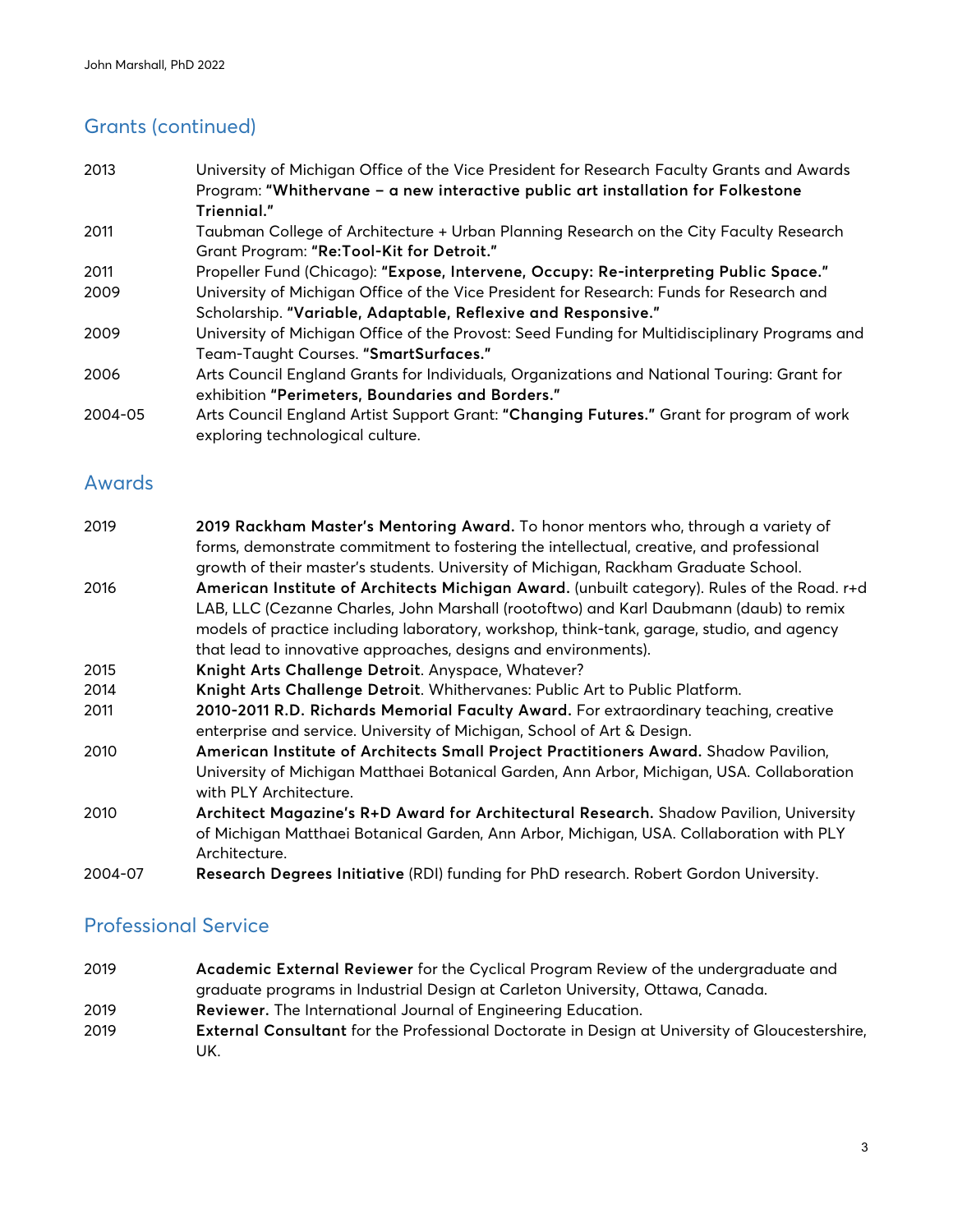### Professional Service (continued)

| 2018    | Designer and Facilitator. Led the inaugural Impact Hackathon at the Stephen M. Ross          |
|---------|----------------------------------------------------------------------------------------------|
|         | School of Business for Global Silicon Valley to bring together global leaders — including    |
|         | entrepreneurs, investors, policymakers, business leaders, and academics - to catalyze        |
|         | transformational ideas in social impact investing.                                           |
| 2018    | Conference Committee. Decipher: AIGA Design Educators Community with DARIA Network           |
|         | (Design as Research in the Americas).                                                        |
| 2012    | Art Papers Committee/Juror. ACM SIGGRAPH 2012.                                               |
| 2011    | Programming Committee and Reviewer. First International Conference on Smart Design,          |
|         | Nottingham, UK.                                                                              |
| 2011    | Scientific Committee and Reviewer. National Symposium on Technology and Society,             |
|         | Federal University of Technology, Curitiba, Brazil.                                          |
| 2011    | Reviewer. ACM SIGGRAPH 2011 Juried Art Gallery, "Tracing Home."                              |
| 2011    | Programming Committee and Reviewer. Create11, London, UK.                                    |
| 2011    | Advisory Board and Reviewer. Making Visible the Invisible, University of Huddersfield, UK.   |
| 2009    | Reviewer and Juror. ACM SIGGRAPH 2009 Juried Art Gallery, "Biologic: A Natural History of    |
|         | Digital Life."                                                                               |
| 2009    | International Referee. 8 <sup>th</sup> European Academy of Design Conference.                |
| 2005-08 | Advisory Board. The Senses of Place: Multimodal Representation of Urban Space. Project       |
|         | funded by both the Arts and Humanities Research Council (AHRC) and the Engineering and       |
|         | Physical Sciences Research Council (EPSRC) hosted at the University of Strathclyde, Glasgow. |

### Design Research & Strategy Consulting

#### 2022-present **Cultural Asset Mapping Identification (CAMI)**

 A multi-phased approach for developing participatory cultural asset mapping tools, resources, and asset-based approaches to community priorities for Americans for the Arts. Cultural asset mapping provides opportunities for communities to identify and mobilize existing strengths both tangible and intangible. Our work is designed to inform strategies and identify opportunities for asset mapping and asset-based approaches for recovery, renewal, and reimagining efforts which center racial equity and the valuing of marginalized communities within urban, suburban, rural, and tribal geographies.

#### 2021-present **Looking Back to Move Forward (LBTMF)** A 12-month, multi-phased participatory action research project for the Kresge Foundation to understand the catalysts, foundations, and scaffolds that yield resilient creative place-based efforts in Detroit, Memphis, and New Orleans. Our work is designed to inform strategies and identify opportunities for recovery and renewal efforts which center racial equity for African, Latinx, Asian, Arab, and Native American artists and culture-bearers.

2020-present **Cultural Center Planning Initiative (CCPI) Digital Capacity-Building** Our role in this process is to help the CCPI cultural institutions (The Carr Center; Charles H. Wright Museum of African American History; College for Creative Studies; Detroit Historical Museum; Detroit Institute of Arts; Detroit Public Library; Hellenic Museum of Michigan; International Institute of Metropolitan Detroit; Midtown Detroit, Inc.; Michigan Science Center; The Scarab Club; University of Michigan; and Wayne State University) to develop digital capacity, infrastructure and compelling use cases for place-based technology within the Detroit Cultural Center. Our client is Midtown Detroit Inc.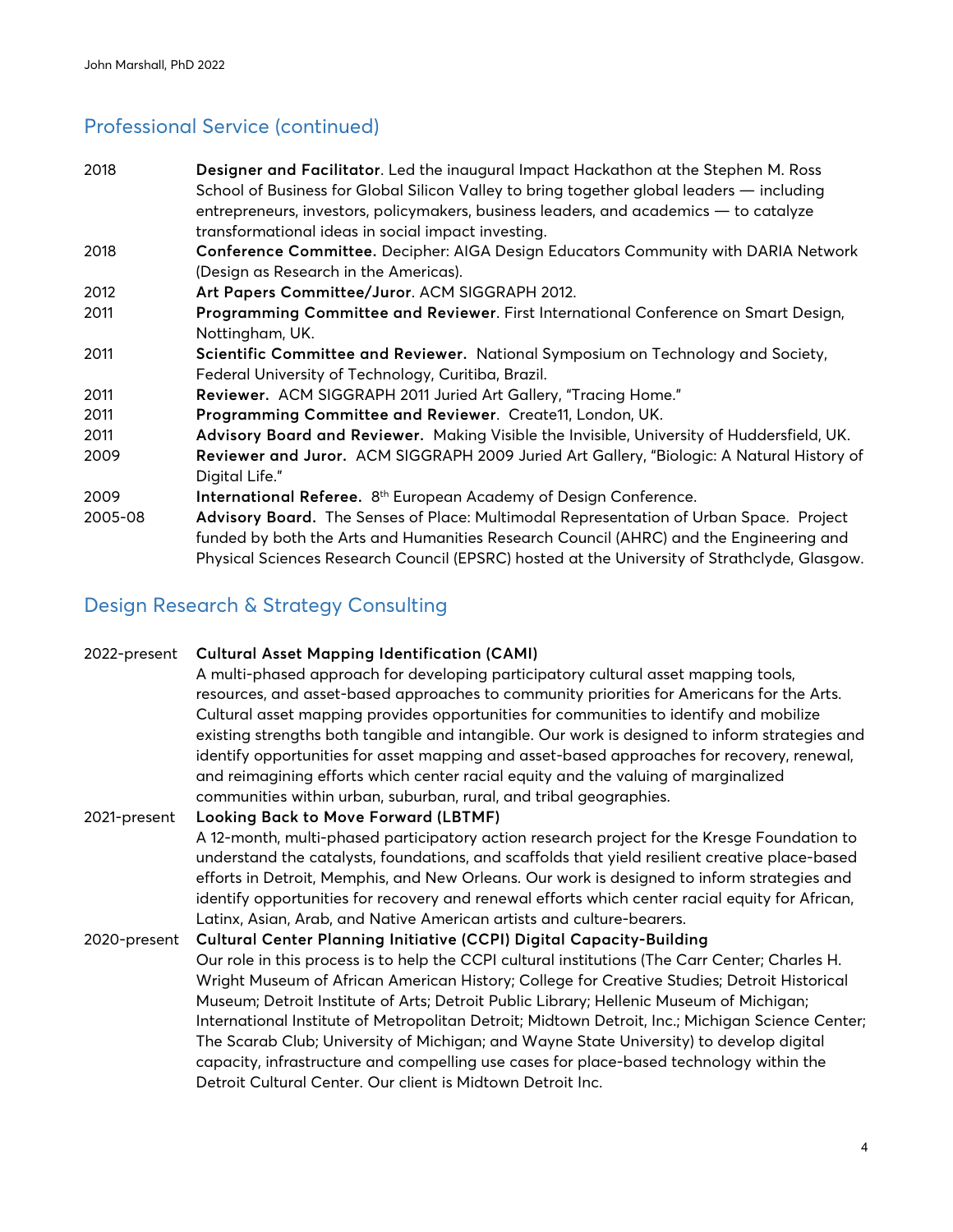### Design Research & Strategy Consulting (continued)

#### 2019-21 **Inclusive Design Training Program (IDTP)**

Selected by Design Core Detroit and College for Creative Studies to manage a participatory design process to develop a cohort-based professional development program that brings people together to improve our lives through inclusive design practices. This program will offer capacity-building opportunities for designers and non-designers to respond to the shifting demographic, economic, and environmental realities of the 21<sup>st</sup> Century.

2019-21 **Cultural Center Planning Initiative (CCPI) Digital Strategy** Selected to participate in an interactive process with the Steering Committee, twelve stakeholder institutions, MDOT, the City of Detroit, the Project Management Group and the broader public to arrive at an operative framework for Detroit's Cultural District. rootoftwo, LLC is responsible for developing an integrated technology plan focused on networking, telecommunications, power, lighting, wayfinding and data upgrades that are part of groundworks and site services/utilities for the cultural district. Our client is Midtown Detroit Inc.

### Selected Group Exhibitions

2019 **Performance of Place - Visualizing Detroit's Emergent Cultural Infrastructure** Research project using techniques of deep mapping, critical cartography, and community engagement to reveal planned and unplanned places within Detroit that —despite the inequalities—have the potential to bring diverse people together to serve as loci for a more inclusive recovery. Exhibited during "Mapping the Egalitarian Metropolis: Spaces of Hope" at Michigan Research Studio, 3901 Woodward Avenue, Detroit, May-June, 2019. Project Team: Anya Sirota, John Marshall, Cezanne Charles, and Harley Etienne. This project was made possible by a \$1.3 million grant from the A. W. Mellon Foundation.

#### 2019 **Detroit Square (DSQ): Transformer (Competition Winner DIA Plaza | Midtown Cultural Connections)**

Exhibited at Detroit Public Library. A complex challenge, demanding skills in the shaping of public space to welcome and connect people and institutions, and animate the urban fabric, in the context of changing climate and economic constraints. rootoftwo contributed 'The Transformer' - an open source and open data smart city infrastructure that turns the entire 83-acre site into a playable interactive urban landscape. Starting from a baseline of public wi-fi and 5G ready connections, Transformer provides a flexible platform for artists, cultural institutions and the public to engage with controllable LED lighting, sound, projection mapping, outdoor urban screens, and a variety of open data derived from environmental and other sensors throughout the Detroit Square. Collaborators: Agence Ter (Paris), Akoaki (Detroit) and rootoftwo (Detroit). Consultants: Arcadis (Chicago), 8'18 (Paris), Drummond Carpenter (Detroit), Harley Etienne (Detroit).

2019 **Competition Stage 3 Finalists DIA Plaza | Midtown Cultural Connections: Detroit Square (DSQ)**

> Exhibited at Detroit Institute of Arts. This project involves the master planning of 83 acres of Midtown Detroit. Collaborators: Agence Ter (Paris), Akoaki (Detroit) and rootoftwo (Detroitbased). Consultants: Arcadis (Chicago), 8'18 (Paris), Drummond Carpenter (Detroit), Harley Etienne (Detroit).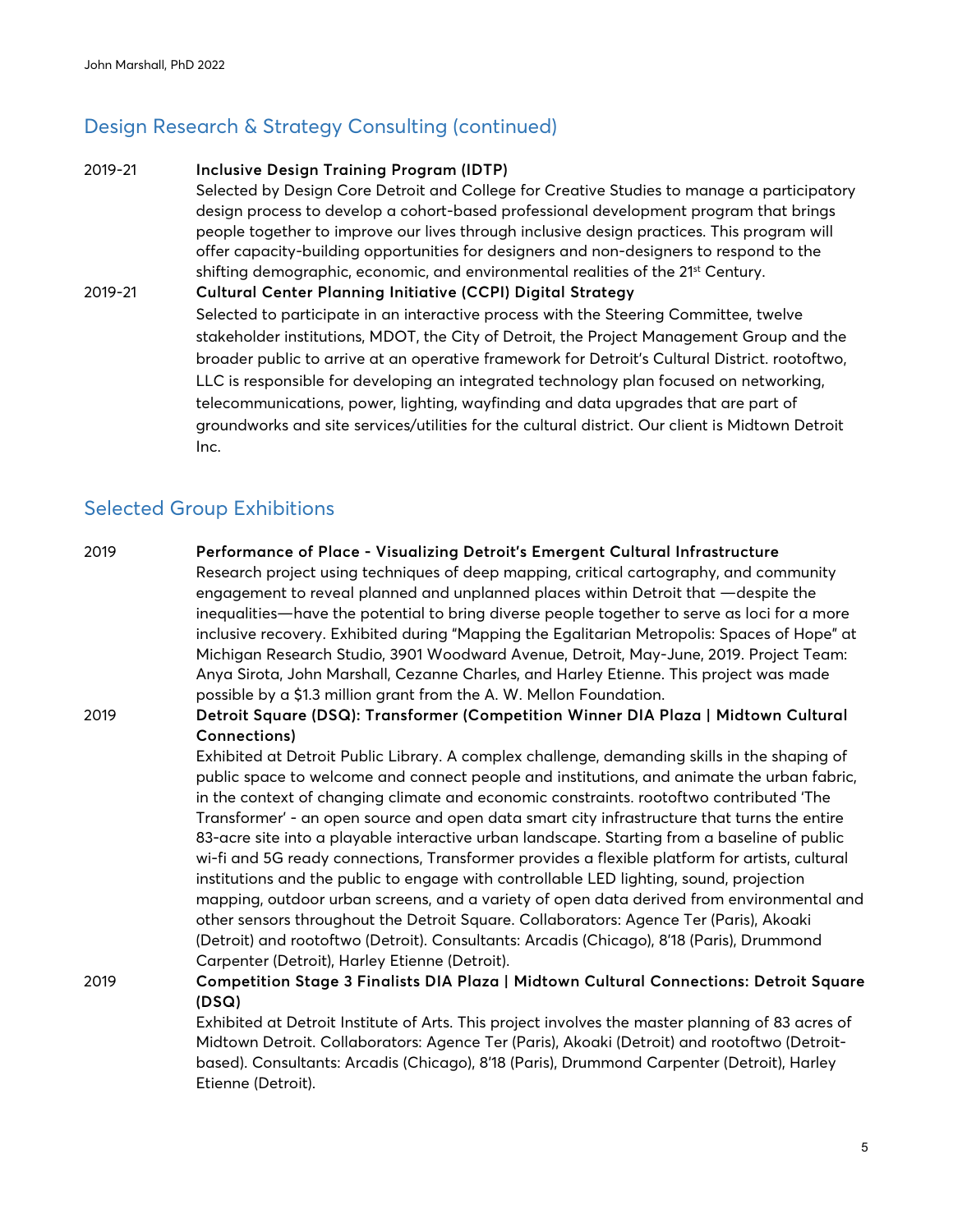### Selected Group Exhibitions (continued)

#### 2017-18 **RBTS 2.0**

Entry to represent Detroit UNESCO City of Design at the 11<sup>th</sup> Annual Meeting of the UNESCO Creative Cities Network (UCCN) from June 29 to July 2, 2017 at the Centre des Arts (CDA) in Enghien-les-Bains, France. The exhibition will then reopen September 14, 2017 to January 7, 2018 at the Cité du Design in Saint-Etienne, France. The exhibition 'Are you talking to me: Uses and applications of connected objects' is curated by Dominique Roland, Director of the Centre des Arts (CDA), and Olivier Peyricot, Designer and Director of the research department at the Cité du Design of Saint-Etienne. Exhibition design is by Isabelle Daëron. A group of robotically-enhanced domestic appliances.

#### 2017-18 **Whithervanes: Open Hardware Kit**

Entry to represent Detroit UNESCO City of Design at the 11th Annual Meeting of the UNESCO Creative Cities Network (UCCN) from June 29 to July 2, 2017 at the Centre des Arts (CDA) in Enghien-les-Bains, France. The exhibition will then reopen September 14, 2017 to January 7, 2018 at the Cité du Design in Saint-Etienne, France. The exhibition 'Are you talking to me: Uses and applications of connected objects' is curated by Dominique Roland, Director of the Centre des Arts (CDA), and Olivier Peyricot, Designer and Director of the research department at the Cité du Design of Saint-Etienne. Exhibition design is by Isabelle Daëron. The kit is for non-profits/hacker-spaces, citizen journalists, activists, artists, designers and tinkerers that want to develop new modes of access to, engagement with and common ownership of existing data streams using newsfeeds as the starting point.

#### 2016-17 **rootoftwo: Whithervanes a neurotic, early worrying system**

A short film about 'Whithervanes' by Anna McNay and Martin Kennedy of Studio International continues to be shown as part of the 'Neo-Nomad Project' an initiative of and first shown at SAPAR Contemporary Gallery + Incubator, New York. It was presented at KKA Atelier, Vienna by The Austrian Federal Chancellery and KulturKontakt Austria in September 2016, and at the University of the Arts, Helsinki, Finland in co-operation with HIAP (Helsinki International Artist Programme), in March 2017. Curated by Basak Senova.

#### 2015 **Resonance**

Awarded permanent public interactive light work that will consist of an array of 18" wide LED light boxes mounted on the walls and ceiling of the Second Avenue viaduct in Detroit. 'Resonance' is one of three public Midtown Viaduct commissions chosen from a competitive international request for proposals. Produced and commissioned by Midtown Detroit, Inc. Project remains unbuilt.

#### 2015 **RBTS 1.0**

Exhibition at Kellogg Center, Michigan State University to coincide with keynote presentation at HASTAC 2015.

#### 2014 **RBTS 1.0**

'DETROIT MADE' exhibition at the Detroit Design Festival and at DDF Design Village @ DLECTRICITY. The selected studios were: The Smith Shop; Detroit Wallpaper Co.; Cyberoptix Tie Lab; Carhartt; The Floyd Leg; rootoftwo, LLC; Ali Sandifer; Mobel Link; Sundberg Ferar; and Shinola. rootoftwo were one of ten studios nominated by an advisory council and then selected according to criteria that included material use, functionality, impact and potential international significance of work.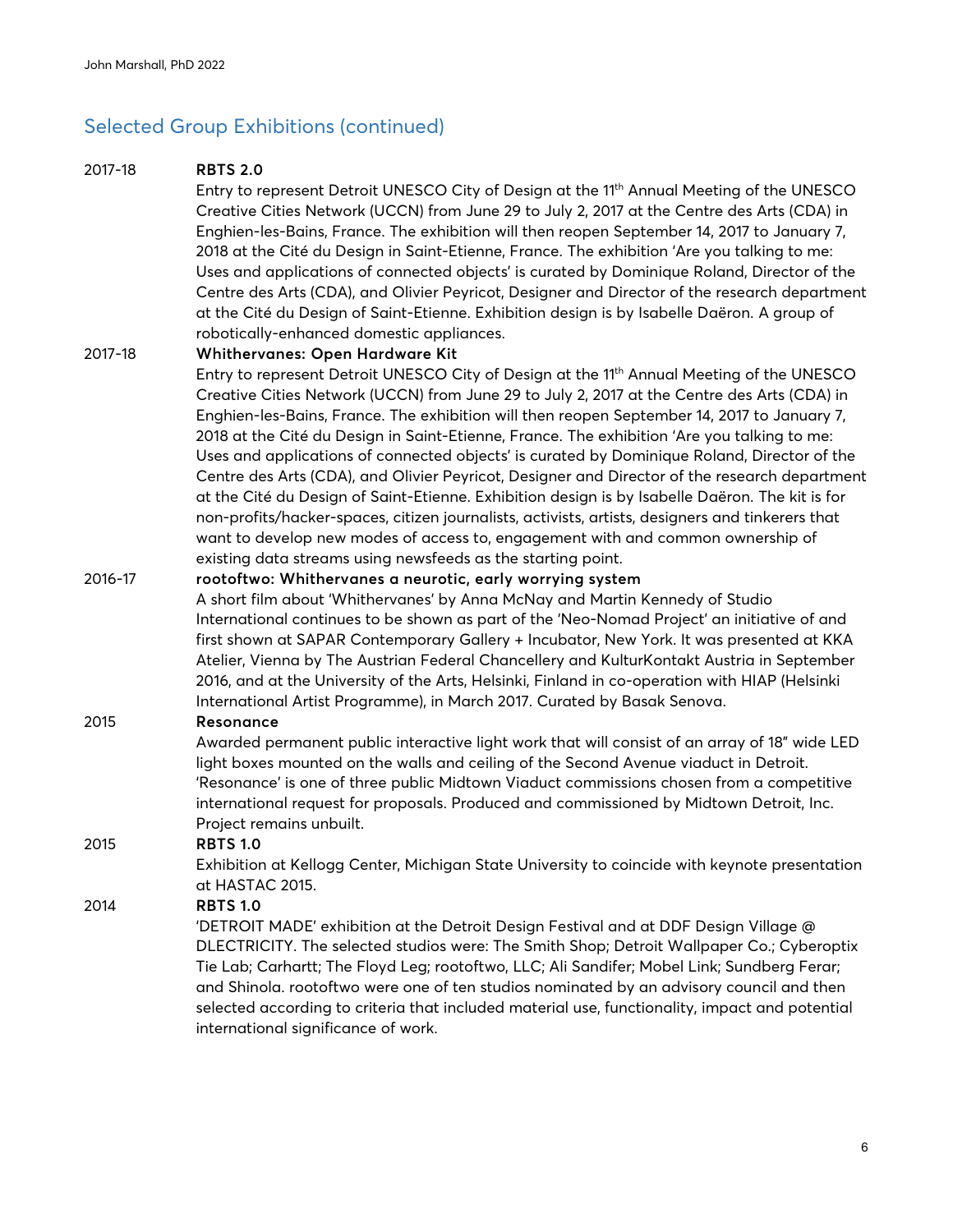# Selected Group Exhibitions (continued)

| 2014    | <b>Rules of the Road</b>                                                                       |
|---------|------------------------------------------------------------------------------------------------|
|         | 'Research on the City' exhibition at Liberty Annex, Ann Arbor, Michigan. This project was      |
|         | made possible by a grant from Alan and Cynthia Berkshire at Taubman College at the             |
|         | University of Michigan. This project received a 2016 American Institute of Architects Michigan |
|         | Award in the unbuilt category.                                                                 |
| 2014    | Doolittle #7                                                                                   |
|         | 'An Evening of Art & Science' at MOCAD (Museum of Contemporary Art, Detroit).                  |
|         | Commissioned to develop a new work with Dr. Parag Patil, to be auctioned to raise money for    |
|         | the A. Alfred Taubman Medical Research Institute. Purchased by A. Alfred Taubman.              |
| 2012-13 | Nora & Torvald (the romance novel)                                                             |
|         | 'The Love Library' at iMOCA (Indianapolis Museum of Contemporary Art) in Indianapolis,         |
|         | Indiana. Printed Matter Inc. in New York, New York. Spencer Museum of Art in Lawrence,         |
|         | Kansas. MOCAD (Museum of Contemporary Art, Detroit) in Detroit, Michigan. Curated by           |
|         | Chido Johnson.                                                                                 |
| 2012    | <b>Re:Tool Kit for Detroit</b>                                                                 |
|         | 'Research on the City' exhibition at Liberty Annex, Ann Arbor, Michigan. This project was      |
|         | made possible by a grant from Alan and Cynthia Berkshire at Taubman College at the             |
|         | University of Michigan.                                                                        |
| 2012    | ba-b&l (11111011100)                                                                           |
|         | 'Post Industrial Complex'. MOCAD (Museum of Contemporary Art, Detroit). Detroit, Michigan.     |
|         | Curated by Jon Brumit & Katie McGowan.                                                         |
| 2010    | THR_33 (Teahouse for Robots)                                                                   |
|         | 'Trouble in Paradise/Medi(t)ation of Survival'. The National Museum of Modern Art, Kyoto,      |
|         | Japan. Curated by Shinji Kohmoto.                                                              |
| 2010    | Nora & Torvald                                                                                 |
|         | 'Drawing on Sculpture'. Beatrice M. Haggerty Gallery, University of Dallas, Irving, Texas.     |
|         | Curated by Philip A. Shore.                                                                    |
| 2008    | et dukkehjem                                                                                   |
|         | 'Chain Reaction' at the Museum of the City of Skopje, Skopje, Macedonia. Curated by Elena      |
|         | Veljanovska & Maja Ciric. Supported by Trust for Mutual Understanding.                         |

# Public Projects

| 2018         | <b>Whithervanes for Miami</b>                                                                                                                                                                                                                                                                                                                                                                                                                |
|--------------|----------------------------------------------------------------------------------------------------------------------------------------------------------------------------------------------------------------------------------------------------------------------------------------------------------------------------------------------------------------------------------------------------------------------------------------------|
|              | The project was commissioned by Locust Projects and the John S. and James L. Knight                                                                                                                                                                                                                                                                                                                                                          |
|              | Foundation. We made 3 Whithervanes (headless chicken weathervanes driven by the climate                                                                                                                                                                                                                                                                                                                                                      |
|              | of fear on the Internet) on three sites.                                                                                                                                                                                                                                                                                                                                                                                                     |
| 2016-present | Anyspace? Whatever.                                                                                                                                                                                                                                                                                                                                                                                                                          |
|              | A pair of architectural installations and dialogue/workshop events designed and curated by<br>rootoftwo for 2021. "Anyspace? Whatever." is equal parts architectural installation and public<br>forum and is an open examination of the social and cultural aspects of big data, privacy,<br>internet of things and the networked city. It is currently in development with grant support<br>through the 2015 Knight Arts Challenge Detroit. |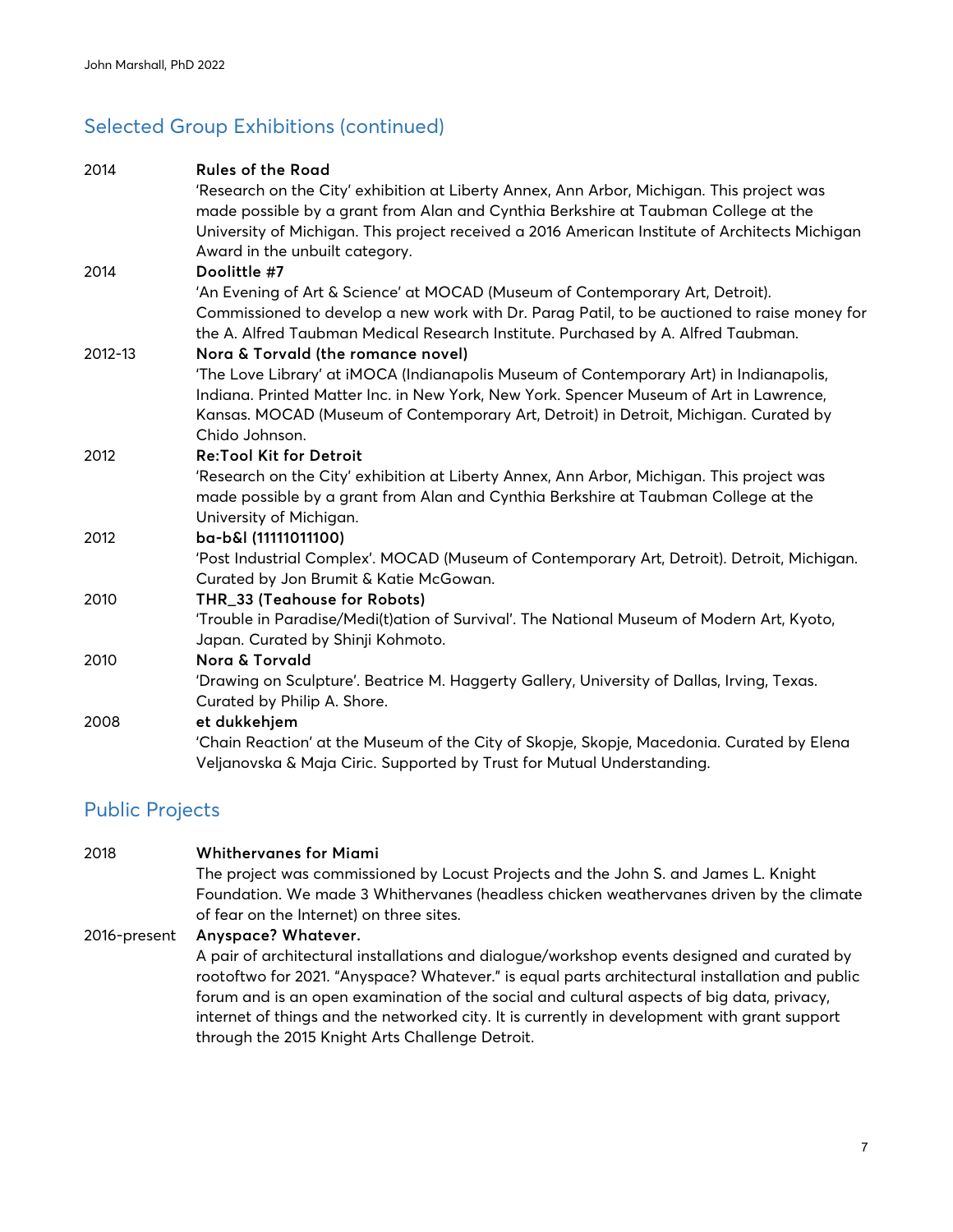### Public Projects (continued)

| 2014 | Whithervanes: a neurotic, early worrying system<br>These 21 <sup>st</sup> Century weathervanes are controlled by the climate of fear on the Internet. They<br>were presented on five buildings in the seaside town of Folkestone, UK. Commissioned for the<br>2014 Folkestone Triennial. Curated by Lewis Biggs. Two Whithervanes were subsequently<br>acquired for the permanent collection of Folkestone Artworks.                                                                                                                             |
|------|--------------------------------------------------------------------------------------------------------------------------------------------------------------------------------------------------------------------------------------------------------------------------------------------------------------------------------------------------------------------------------------------------------------------------------------------------------------------------------------------------------------------------------------------------|
| 2012 | menotme<br>Rackham Building at the Woodward & Warren Corner, 100 Farnsworth, Detroit, Michigan,<br>USA. Collaboration with daub. A new work for 'DLECTRICITY: A New Nighttime, Outdoor<br>Contemporary Art Festival in Midtown Detroit. Curated by Midtown Detroit, Inc. and Art<br>Detroit Now.                                                                                                                                                                                                                                                 |
| 2012 | WithervaneAR<br>Lurie Gardens, Rookery Building, Chicago Board of Trade and BP Pedestrian Bridge within the<br>Chicago Loop, Chicago, Illinois, USA. 4 augmented reality insertions into public space as part<br>of "Expose, Intervene, Occupy: Re-interpreting Public Space". Supported by Propeller Fund<br>and administered by Gallery 400 and threewalls. Funding for the initial years of Propeller<br>Fund is provided by a grant from the Andy Warhol Foundation for the Visual Arts.                                                     |
| 2009 | <b>Shadow Pavilion</b><br>University of Michigan Matthaei Botanical Garden, Ann Arbor, Michigan, USA. Collaboration<br>with PLY Architecture. This project was made possible by a Research-through-Making grant<br>from Taubman College of Architecture and Urban Planning at the University of Michigan.<br>Received AIA 2010 Small Project Practitioners Award, Architect Magazine's 2010 R+D Award<br>for architectural research and was highly commended in the 2011 ar+d Awards for Emerging<br>Architecture from the Architectural Review. |
| 2008 | Fire<br>University of Michigan Duderstadt Center, Ann Arbor, Michigan, USA. Collaboration with PLY<br>Architecture. Funded by Arts on Earth.                                                                                                                                                                                                                                                                                                                                                                                                     |

### Residencies

2013 The Center for Land Use Interpretation's **Wendover Residence Program**. Wendover Airbase is situated in 3.5 million acres of desert, including the Great Salt Lake, Utah. Residency to conduct tests for a new project.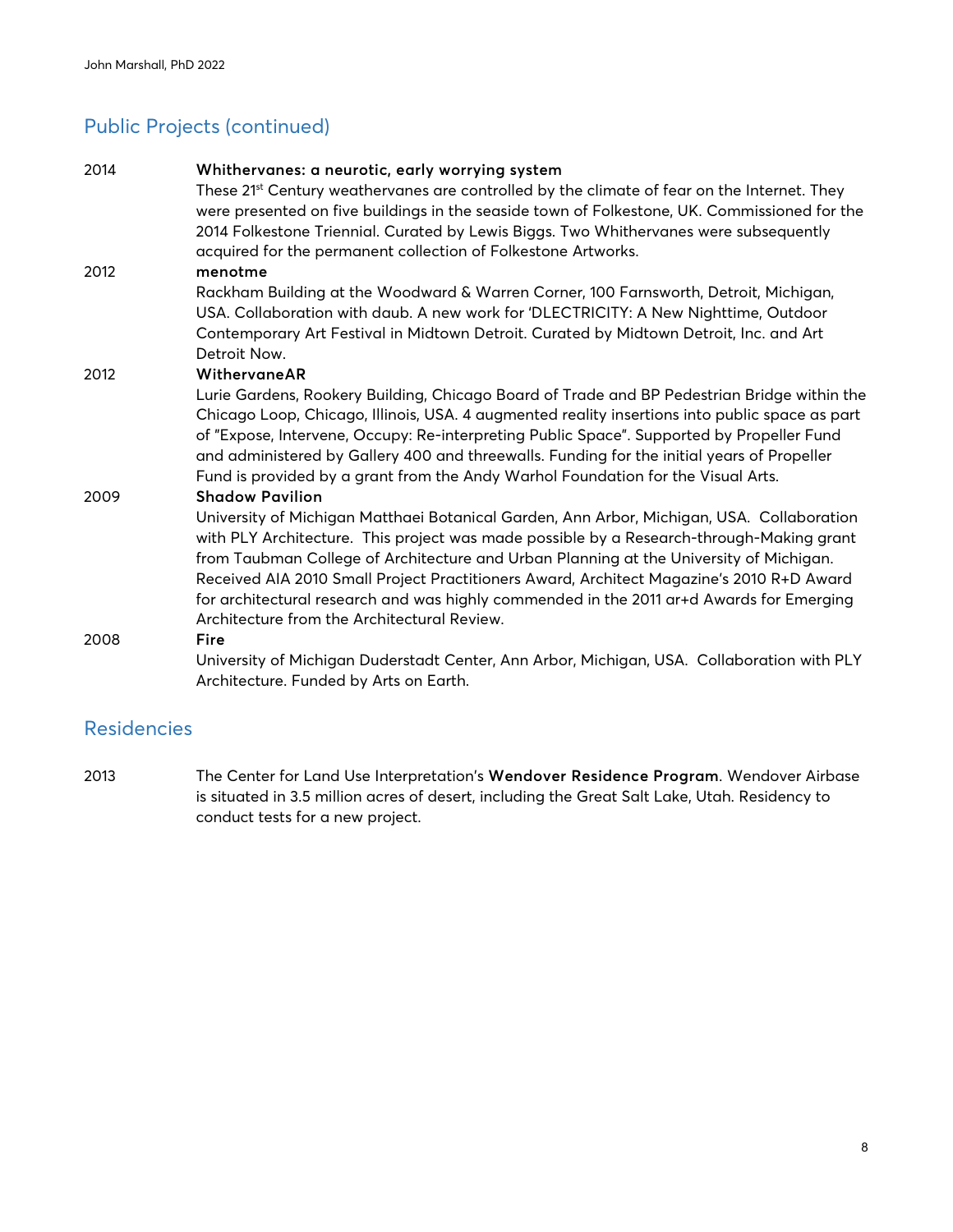# Publications

| 2022 | 'Not at All Evenly Distributed' Book chapter. Coauthored with Cézanne Charles. In The                             |
|------|-------------------------------------------------------------------------------------------------------------------|
|      | Routledge Companion to Media and the City - Routledge Media and Cultural Studies                                  |
|      | Companions. Erica Stein (editor), Germaine R. Halegoua (editor), Brendan Kredell (editor).<br>ISBN 9780367441111. |
| 2020 | 'Living X: 22 Projects Explore the Changing Landscape and Narrative of Detroit and Its                            |
|      | Neighborhoods'                                                                                                    |
|      | Catalog. rootoftwo. Cezanne Charles & John Marshall (eds.) ISBN 978-1-7354079-0-6.                                |
| 2019 | 'Discursive Design: Critical, Speculative, and Alternative Things'                                                |
|      | Features Whithervanes. Book. MIT Press. Bruce & Stephanie Tharp. ISBN 9780262038980.                              |
| 2018 | 'Locust Projects: The 20th Anniversary Retrospective 1998-2018'                                                   |
|      | Features Whithervanes. Book. Tra Publishing. ISBN 978-1-7322978-1-4.                                              |
| 2017 | 'Data Cities'                                                                                                     |
|      | Features RBTS 2.0 & Whithervanes: Open Hardware Kit. Exhibition Catalog. Centre des Arts.<br>ISBN 9782916639444.  |
| 2017 | 'Working Promesse. Les Mutations Du Travail (Shifting Paradigms of Works)'. Saint-                                |
|      | Étienne International Design Biennial 2017. Cite Du Design. Exhibition Catalog. ISBN 978-<br>2912808714.          |
| 2016 | Temporal, Contextual, and Situated: Design Practice and Research for Future-Making.                               |
|      | Coauthored with Cezanne Charles. Sikko Cleveringa, Deanna Herst & Michelle Kasprzak (eds.)                        |
|      | Commissioned by the Willem de Kooning Academy and Rotterdam University of Applied                                 |
|      | Sciences, Beyond Social Issue 2: Education. 2016, http://beyond-social.org/issue-2.html                           |
| 2016 | Using Architecture Design Studio Pedagogies to Enhance Engineering Education.                                     |
|      | Published in the International Journal of Engineering Education Vol. 32, No. 1(B), pp. 364-383,                   |
|      | 2016.                                                                                                             |
| 2014 | TBD Catalog Vol 9 Issue 24. Book. Near Future Laboratory. ISBN 978-0-9905633-0-3.                                 |
| 2014 | Folkestone Triennial 2014. Exhibition Catalog. Creative Foundation.                                               |
| 2013 | Learning Outcomes from an Art-Engineering Co-curricular Course. Proceedings of the                                |
|      | 120 <sup>th</sup> Annual Conference of the American Society for Engineering Education.                            |
| 2012 | SmartSurfaces: a hands-on, multidisciplinary think-tank. Published in 'Performative                               |
|      | Practices: Architecture and Engineering in the 21 <sup>st</sup> Century', Moe, & Braham (eds). Washington,        |
|      | DC: ACSA Press. ISBN 978-0-935502-79-4. pp. 34-43.                                                                |
| 2010 | Undisciplinarity. Book chapter. Published in "Digital Blur: Stories from the Edge of Creative                     |
|      | Design Practice", Rodgers and Smyth (eds.) Libri Publishing. ISBN: 978-1907471018. pp. 216-                       |
|      | 223.                                                                                                              |
| 2009 | Autotelematic Spider Bots. Photo. Published in 'In Conversation with Ken Rinaldo', Giovanni                       |
|      | Aloi. Antennae: The Journal of Nature in Visual Culture, Issue 9, Spring 2009, ISSN: 1756-9575.                   |
|      | pp. 39.                                                                                                           |
| 2009 | Flight, Landing. Photography in book. Published in "Digital by Design", Troika. Thames &                          |
|      | Hudson Ltd. ISBN: 978-0500514382.                                                                                 |
| 2008 | Perimeters, Boundaries and Borders. Exhibition Catalog. John Marshall (ed.) Fast-uk.                              |
|      | ISBN: 978-0615213552.                                                                                             |
| 2008 | Ontologies of Production: 21st Century Transformations in Manufacturing. Book chapter.                            |
|      | Published in "Product Scotland", Rodgers (ed.) Napier University School of Creative                               |
|      | Industries.ISBN: 978-0-9558468-0-9. pp. 70-73.                                                                    |
| 2007 | Cyclone.soc. Photography in book. Published in "The Fundamentals of Digital Art", Richard                         |
|      | Colson. AVA Publishing SA. ISBN: 978-2940373581. pp. 74.                                                          |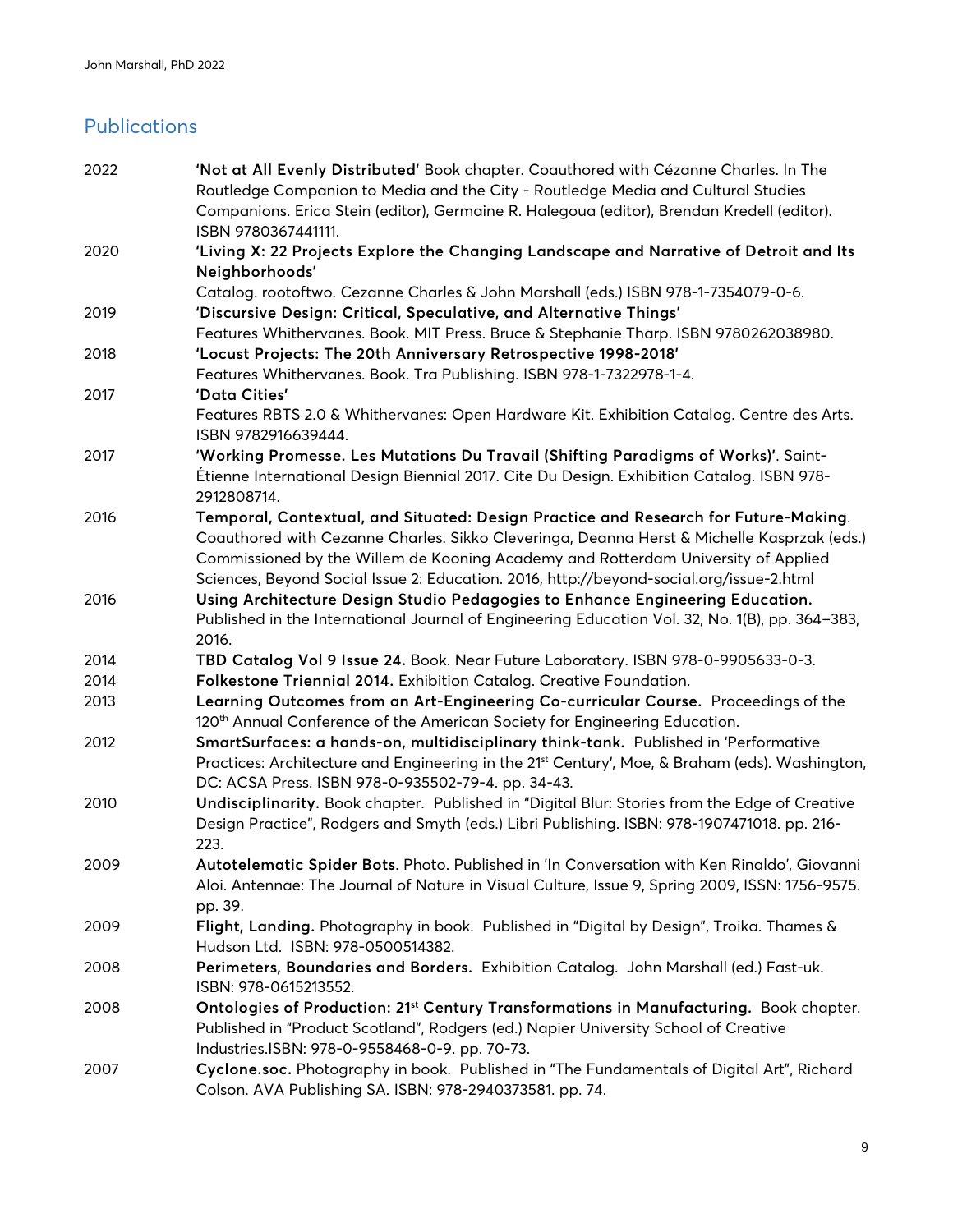# Publications (continued)

| 2007 | Autotelematic Spider Bots. Photo. Published in "Hungry Bots Must Eat", Megan Mansell            |
|------|-------------------------------------------------------------------------------------------------|
|      | Williams. Make: Technology on Your Time, Issue 11, August 2007, ISSN: 1556-2336. pp. 23.        |
| 2007 | The post disciplinary digital practitioner. Conference paper. Published in "Shaping the         |
|      | future?" Bohemia, Hilton, McMahon & Clarke (eds.) Hadleys Ltd. ISBN: 978-0-9553942-1-8.         |
| 2006 | Computer Technologies and Transdisciplinary Discourse: Critical Drivers for Hybrid              |
|      | Design Practice? Journal article. Published in CoDesign, Vol. 2, No. 2. (June 2006), pp. 109-   |
|      | 122. Taylor and Francis. ISSN 1571-0882 (2006) 2:2; 1-5.                                        |
| 2005 | VIBE Summer 05: Grabbing attention - the function of public video art. Journal article.         |
|      | Published in the International Digital Media & Arts Association Journal, Vol. 2 No. 2. (Summer, |
|      | 2005).                                                                                          |
| 2005 | Perimeters, Boundaries and Borders: New Dimensions Of Design In The Convergent                  |
|      | Fields Of Sculpture, Industrial Design and Architecture. Conference paper. Published in         |
|      | "Crossing Design Boundaries", Rodgers, Brodhurst & Hepburn (eds.) Taylor & Francis. ISBN        |
|      | 0415391180.                                                                                     |
| 2005 | Perimeters, Boundaries and Borders: Hybrid Objects in the Convergent Fields of                  |
|      | Sculpture, Industrial Design and Architecture. Conference paper. Published in                   |
|      | "Applications of Digital Techniques in Industrial Design Engineering - CAID&CD 2005"            |
|      | published by International Academic Publishers/World Publishing Corporation, Beijing, PRC.      |
|      | ISBN: 7-5062-7444-2.                                                                            |

### Selected Press

| 2020 | 'Detroit's Cultural Center to get free outdoor Wi-Fi.' Candice Williams.                    |
|------|---------------------------------------------------------------------------------------------|
|      | https://www.detroitnews.com/story/news/local/detroit-city/2020/12/28/detroit-cultural-      |
|      | center-getting-free-outdoor-wi-fi/4062025001/                                               |
| 2019 | 'New Plan Aims to Revamp Midtown Detroit, the City's Cultural Hub.' Rebecca                 |
|      | Greenwald.                                                                                  |
|      | https://www.metropolismag.com/cities/detroit-dia-plaza-plan/                                |
| 2019 | 'Detroit picks team to shape Midtown cultural center.' Karen Dybis.                         |
|      | https://archpaper.com/2019/06/midtown-cultural-center-detroit-agence-ter-akoaki/            |
| 2018 | 'Art of the Everyday.' Cathy Byrd.                                                          |
|      | https://freshartinternational.com/2018/07/09/art-everyday/                                  |
| 2018 | 'These Headless Chickens Spin Frantically When the News Gets Bad.' Ben Paynter.             |
|      | https://www.fastcompany.com/40555962/these-headless-chickens-spin-frantically-when-         |
|      | the-news-gets-bad                                                                           |
| 2016 | 'On Our Radar.' Whithervanes: From Public Art to Public Platform. OOR is a limited-run,     |
|      | searchable, public database hosted by Creative Capital featuring short synopses of projects |
|      | that advanced to the second or third round in its highly competitive grant program (grant   |
|      | year 2015).                                                                                 |
| 2014 | 'Retooling Manufacturing in Detroit.' Diana Budds.                                          |
|      | http://www.dwell.com/interviews/article/retooling-manufacturing-detroit                     |
| 2014 | 'Art Attack.' Veronica Simpson. Blueprint, September-October, 2014. pp. 104-122.            |
| 2014 | 'These Weather Vanes Spin When there's Bad News.' Margaret Rhodes.                          |
|      | http://www.wired.com/2014/09/weather-vanes-spin-around-threat-levels-internet-go/           |
|      |                                                                                             |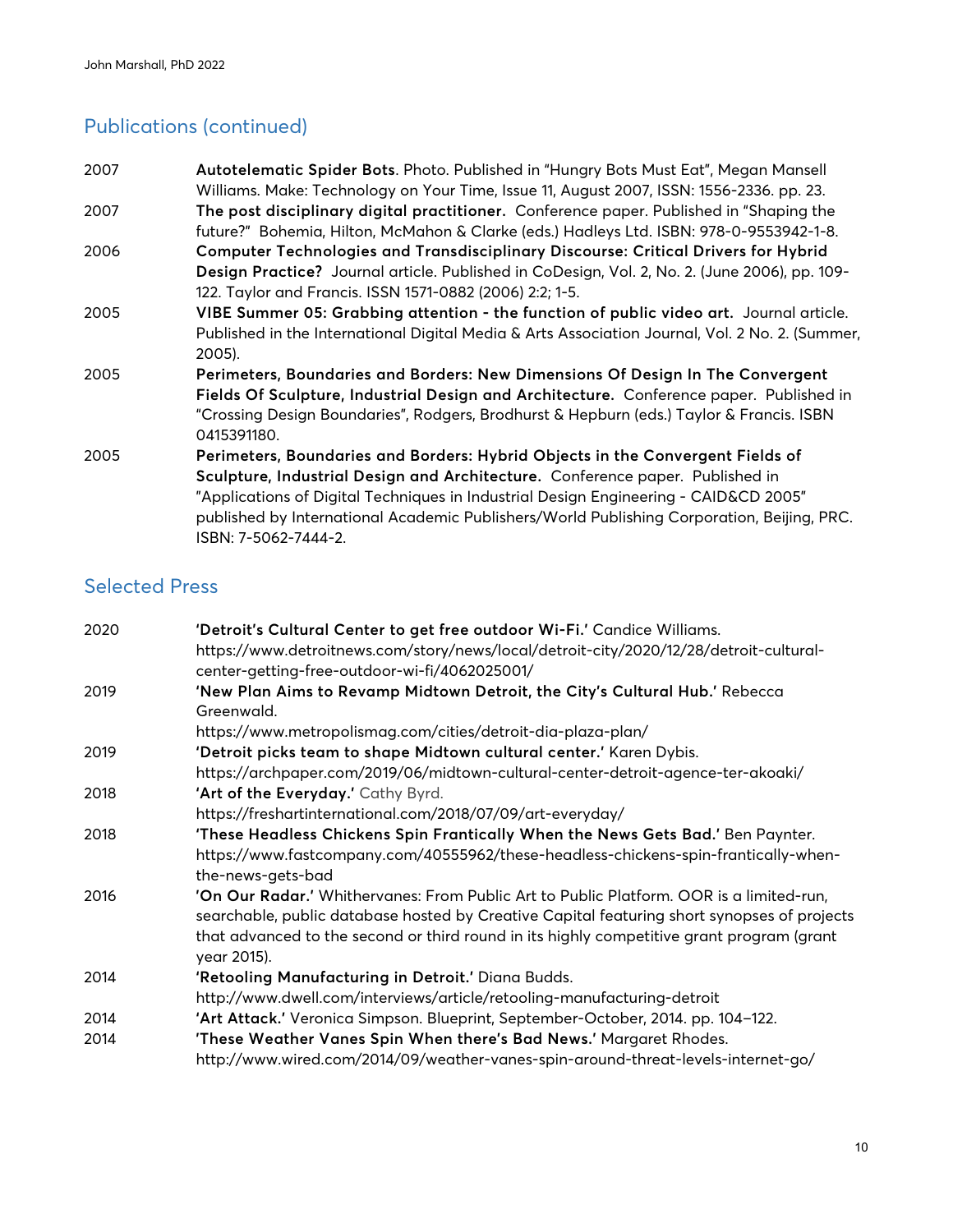# Selected Press (continued)

| 2014 | 'These Headless Chicken Weathervanes Spin When the Internet Freaks Out.' Sydney                                                                         |
|------|---------------------------------------------------------------------------------------------------------------------------------------------------------|
|      | Brownstone. http://www.fastcoexist.com/3035313/these-headless-chicken-weathervanes-                                                                     |
|      | spin-when-the-internet-freaks-out                                                                                                                       |
| 2014 | 'Whithervane Project Shows Which Way the Internet's Bad News Is Blowing.' Rob                                                                           |
|      | Walker.                                                                                                                                                 |
|      | https://www.yahoo.com/tech/whithervane-project-shows-which-way-the-internets-<br>96557056569.html                                                       |
| 2014 | 'Headless rooftop chickens by rootoftwo respond to internet panic levels.' Alyn Griffiths.                                                              |
|      | http://www.dezeen.com/2014/09/03/whithervanes-rootoftwo-headless-weather-vanes-fear-<br>levels-folkestone-triennial-2014/                               |
| 2014 | 'rootoftwo (John Marshall and Cezanne Charles): interview.' Anna McNay & Martin                                                                         |
|      | Kennedy. http://www.studiointernational.com/index.php/rootoftwo-whithervanes-folkestone-<br>triennial-interview                                         |
| 2014 | 'Folkestone Triennial 2014 Review.' Tim Adams.                                                                                                          |
|      | http://www.theguardian.com/artanddesign/2014/aug/31/folkestone-triennial-2014-review-<br>kents-gold-coast                                               |
| 2014 | 'Small Town, Big Ideas: Folkestone Triennial.' Millie Walton.                                                                                           |
|      | http://www.port-magazine.com/feature/small-town-big-ideas-folkestone-triennial/                                                                         |
| 2014 | 'Is it the end of the world? Headless chicken weathervanes to track language of fear<br>online.' Adam Withnall.                                         |
|      | http://www.independent.co.uk/news/weird-news/is-it-the-end-of-the-world-headless-<br>chicken-weathervanes-to-track-language-of-fear-online-9190177.html |
| 2013 | 'On Our Radar.' B.O.L.T.S. a collaborative project with daub. OOR is a limited-run,                                                                     |
|      | searchable, public database hosted by Creative Capital featuring short synopses of projects                                                             |
|      | that advanced to the second or third round in its highly competitive grant program (grant<br>year 2012).                                                |
| 2010 | 'Tea House for Robots by rootoftwo and PLY Architecture.' Joe Mills.                                                                                    |
|      | http://www.dezeen.com/2010/07/13/tea-house-for-robots-by-rootoftwo-and-ply-<br>architecture/                                                            |

### Curated/Juried Exhibitions

| 2017 | ShiftSpace (rootoftwo - invited curator)                                                          |
|------|---------------------------------------------------------------------------------------------------|
|      | Saint-Étienne International Design Biennial 2017 (Working Promesse: Shifting Paradigms of         |
|      | Work). A café, meeting place, and shared workspace for participants and visitors to the           |
|      | Biennale featuring furniture, food, commissioned artworks, and products by Detroiters. It         |
|      | offered meals, drinks, and was the venue for a series of encounters and discussions, as well as   |
|      | workshops and events on the theme: Universal Basic. Supported by Creative Many Michigan,          |
|      | LAAVU, John S. and James L. Knight Foundation, Kresge Foundation, Ford Foundation, Sister         |
|      | Pie, Faygo, and McClure's Pickles. Created 17 temporary jobs for designers and service            |
|      | industry workers. Cite du Design Biennial Curator: City of Design Olivier Peyricot, with Jennifer |
|      | Rudkin, Tiphaine Kazi-Tani, Léo-Pol Martin with Marie Lechner. Scenography: g.u.i (Nicolas        |
|      | Couturier, Benoît Verjat et Cyril A. Magnier).                                                    |
| 2011 | SmartSurfaces: A Multidisciplinary Hands-on Think Tank - student work exhibited at                |
|      | ACADIA 2011 Annual Conference, The University of Calgary, Alberta, Canada.                        |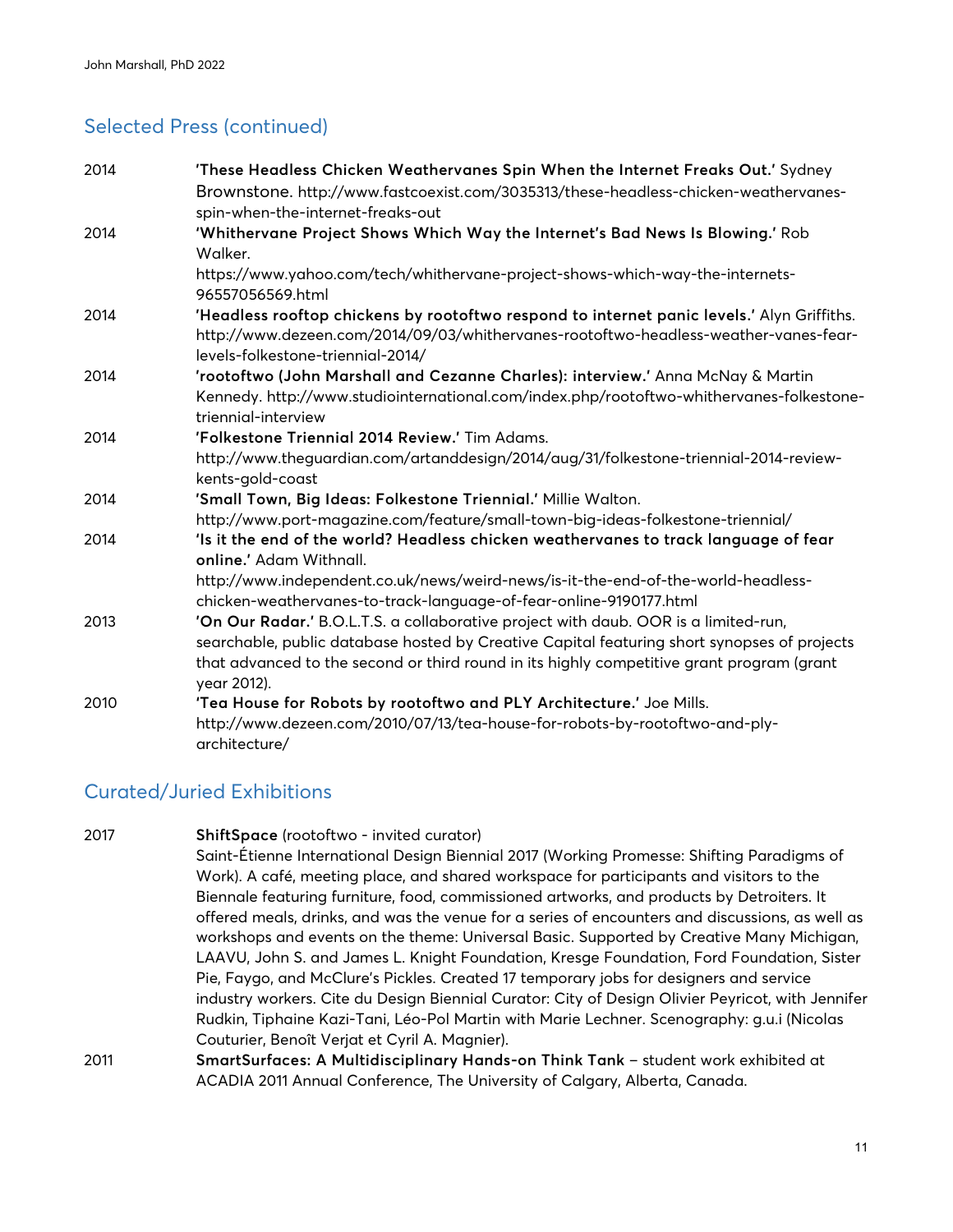# Curated/Juried Exhibitions (continued)

| 2011 | Video In the Built Environment (Summer '11)                                                 |
|------|---------------------------------------------------------------------------------------------|
|      | Uncommon. Screened at 'SYNC: Art Meets Technology,' NextEnergy, Detroit, Michigan for       |
|      | Friends of Modern and Contemporary Art, Detroit Institute of Arts.                          |
| 2011 | Video In the Built Environment (Winter '11)                                                 |
|      | Room To View, Hilton Hotel New York, New York, USA. Presented in conjunction with the New   |
|      | Media Caucus at the College Art Association Conference.                                     |
| 2009 | Biologic: A Natural History of Digital Life. SIGGRAPH 2009 Juried Art Gallery, Ernest N.    |
|      | Morial Convention Center, New Orleans, USA.                                                 |
| 2009 | Video In the Built Environment on Play (3 Collections) Presented at: University of Michigan |
|      | School of Art and Design; Work · Ann Arbor; and on Michigan Channel 22.                     |
| 2006 | Perimeters, Boundaries and Borders                                                          |
|      | CityLab, Lancaster England, UK.                                                             |
| 2006 | Video In the Built Environment (3 Collections) Presented at: Vidi Festi in Valencia, Spain; |
|      | The Milwaukee Art Museum, Milwaukee, Wisconsin, USA; and on the main LED screen in          |
|      | Federation Square, Melbourne, Australia.                                                    |
| 2006 | Video In the Built Environment (Summer '06)                                                 |
|      | Chapman University in Orange, California and at the Florida State University London Study   |
|      | Center, UK.                                                                                 |
| 2005 | Video In the Built Environment (Summer '05)                                                 |
|      | Chicago, Illinois, USA, Liverpool and Manchester, UK.                                       |
| 2005 | Video In the Built Environment (Spring '05)                                                 |
|      | Exchange Square, Manchester, UK and Orlando, Florida, USA.                                  |
| 2003 | Intersculpt: UK03                                                                           |
|      | The Museum of Science and Industry in Manchester, Manchester, UK.                           |
| 2001 | Intersculpt: Ohio01                                                                         |
|      | Archetype Gallery, Dayton, Ohio, USA.                                                       |

## Invited Lectures and Conference Presentations

| 2021 | "Imagining a More Inclusive and Sustainable Approach to Design Challenges with Design        |
|------|----------------------------------------------------------------------------------------------|
|      | Core Detroit" AICD Symposium 2021: Must Give Us Pause: Diversity + Sustainability (Virtual). |
| 2020 | "Smart Cities - Best Practices by UNESCO Cities of Design" UNESCO City of Design Meeting     |
|      | hosted by Graz, Austria.                                                                     |
| 2020 | "Developing a More Inclusive Approach to Design With rootoftwo" College for Creative         |
|      | Studies' Toyota Lecture Series, Detroit, MI.                                                 |
| 2019 | "83 acres of Midtown Detroit: Can the smart city also be equitable?" Sketching in Hardware   |
|      | 2019, Detroit, Ml.                                                                           |
| 2019 | Redefining Everything: How Creatives Change the Way We Live, Work, and Play                  |
|      | Panel discussion moderated by Nancy Tellem, Executive Chairman & Chief Media Officer at      |
|      | Eko and Executive Board Member Metro-Goldwyn-Mayer; featuring Carla Diana, Designer-in-      |
|      | Residence and Head of 4D Design at Cranbrook Academy of Art; Bryan Boyer co-founder          |
|      | and partner at Dash Marshall; John Marshall and Cézanne Charles partners in the award-       |
|      | winning hybrid design studio, rootoftwo; Rachel Frierson, Director of Programming of the     |
|      | Detroit Riverfront Conservancy. Hosted at The Madison, Detroit.                              |
|      |                                                                                              |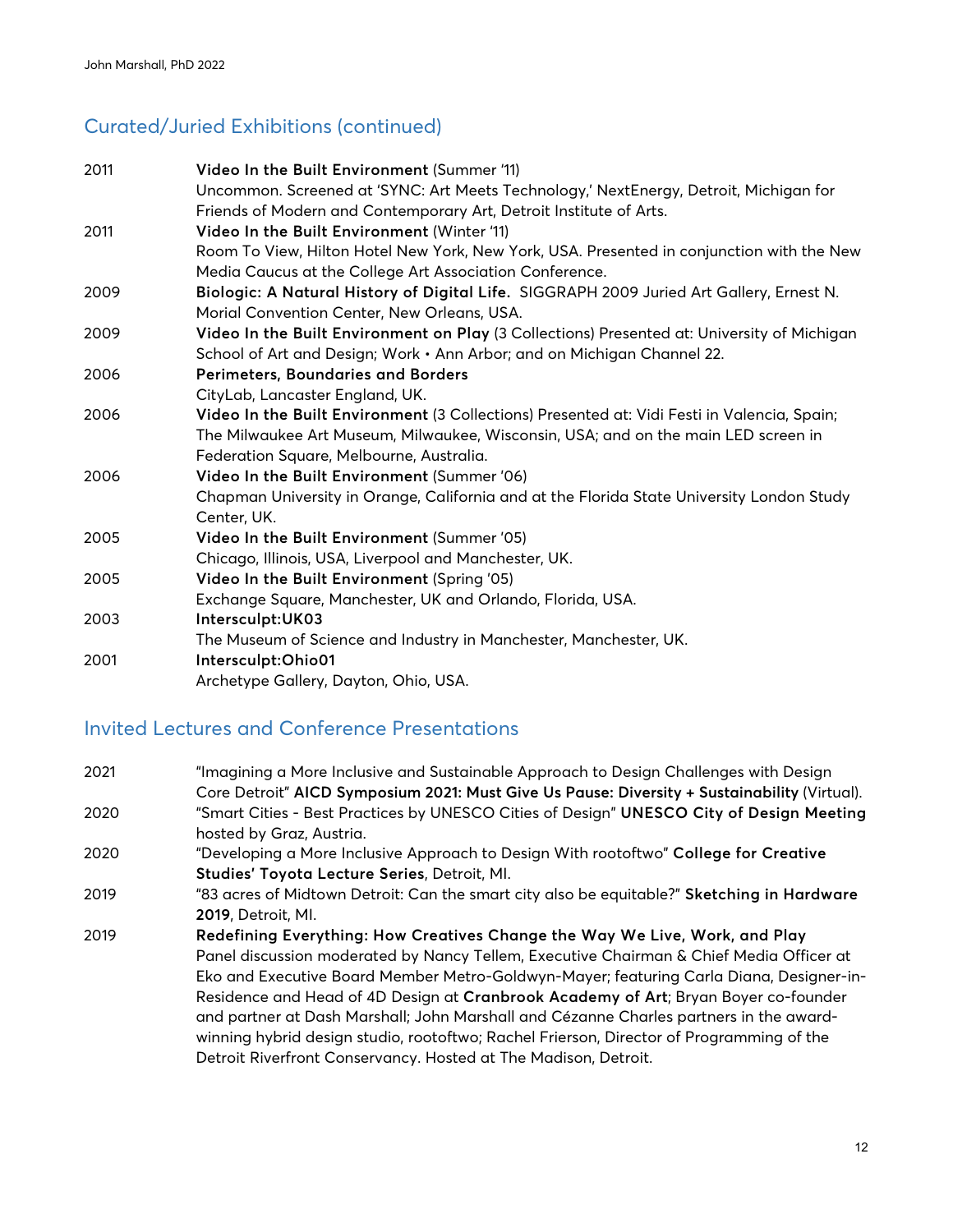# Invited Lectures and Conference Presentations (continued)

| 2019 | The Intersection: The Science of Place. Cezanne Charles and John Marshall from rootoftwo<br>were in conversation with Zach Kaiser at the Museum of Contemporary Art Detroit |
|------|-----------------------------------------------------------------------------------------------------------------------------------------------------------------------------|
|      | (MOCAD). The Intersection: The Science of Place was conceived by the Ford Curatorial                                                                                        |
|      | Fellows with initial support from the Community Foundation for Southeast Michigan and                                                                                       |
|      | MSUFCU with additional support by Michigan State University's Science Gallery Detroit. The                                                                                  |
|      | Ford Curatorial Fellows are supported by the Ford Foundation.                                                                                                               |
| 2018 | "So, I spent 8 years on a one-liner" Sketching in Hardware 2018, Detroit, MI.                                                                                               |
| 2017 | "John Marshall, Katherine Moriwaki, Lora Oehlberg, and Aaron Blendowski." Round-robin                                                                                       |
|      | interviews at Sketching in Hardware 2017, Detroit, MI.                                                                                                                      |
| 2017 | "Stamps MDes in Integrative Design" - invited presentation at IDSA Education Symposium                                                                                      |
|      | 2017 in Atlanta, GA - an overview of the MDes program.                                                                                                                      |
| 2017 | "Integrative Design for Better Healthcare" presentation at University of Michigan's Institute                                                                               |
|      | for Healthcare Policy and Innovation - an overview of the MDes program to date with the                                                                                     |
|      | graduating MDes students also presenting each of their projects from the I-MPACT                                                                                            |
|      | collaboration.                                                                                                                                                              |
| 2017 | "Shaping Behavior" at IDEO Chicago - invited by Jane Fulton Suri to present the recent work                                                                                 |
|      | of rootoftwo, LLC and talk about the Stamps MDes program to the entire staff.                                                                                               |
| 2016 | "Whithervanes: a neurotic, early worrying system." SXSW Eco Place by Design 2016                                                                                            |
|      | Finalists in Austin, TX (in the Art + Interaction category: creative work that beautifies, raises                                                                           |
|      | awareness and transforms the way passers-by or users interact with public space).                                                                                           |
| 2015 | "Who would you rather trust? SKYNET or Chicken Little?" - invited presentation for Michigan                                                                                 |
|      | Interactive and Social Computing (MISC) lecture series at University of Michigan.                                                                                           |
| 2015 | "Swings & Roundabouts: Our Fondest Hopes, Our Biggest Plans, and Our Bitterest                                                                                              |
|      | Disappointments." Presentation at Sketching in Hardware 2015, Biosphere 2, Tuscon, Arizona.                                                                                 |
| 2015 | Keynote presentation at HASTAC 2015 at Kellogg Center, Michigan State University.                                                                                           |
| 2015 | "Design is Design does" - invited presentation for Design Science Colloquium lecture<br>series at University of Michigan.                                                   |
| 2014 | "Violence, Militancy and Design Research" peer-reviewed session at Design Research                                                                                          |
|      | Society 2014 Conference, Umeå, Sweden.                                                                                                                                      |
| 2014 | "Why we need to stop talking about 'Industrial' design" - invited presentation for Design                                                                                   |
|      | Science Colloquium lecture series at University of Michigan.                                                                                                                |
| 2014 | "PUBLIC SPHERE" - a panel discussion with artist Mary Miss at Lawrence Technological                                                                                        |
|      | University, Detroit, Michigan.                                                                                                                                              |
| 2013 | "Tales of Getting Things Made in The D" - panel discussion at ASAP5 CONFERENCE: "ARTS                                                                                       |
|      | OF THE CITY" (Association for the Study of the Arts of the Present), Wayne State University,                                                                                |
|      | Detroit, Michigan.                                                                                                                                                          |
| 2013 | "Whithervane: a neurotic early worrying system" - presentation at Sketching in Hardware                                                                                     |
|      | 2013 at PARC (Palo Alto Research Center Incorporated).                                                                                                                      |
| 2013 | "Learning Outcomes from an Art-Engineering Co-curricular Course" - presentation at                                                                                          |
|      | American Society for Engineering Education 120th Annual Conference, Atlanta, Georgia.                                                                                       |
| 2013 | "Turning Data into Art & Design" - presentation at 15 <sup>th</sup> Allied Media Conference, Wayne                                                                          |
|      | State University, Detroit, Michigan.                                                                                                                                        |
| 2013 | "The Tactical Appropriation of Space" - presentation at the Smithsonian's National                                                                                          |
|      | Museum of American History, hosted by the Lemelson Center for the Study of Invention and                                                                                    |
|      | Innovation.                                                                                                                                                                 |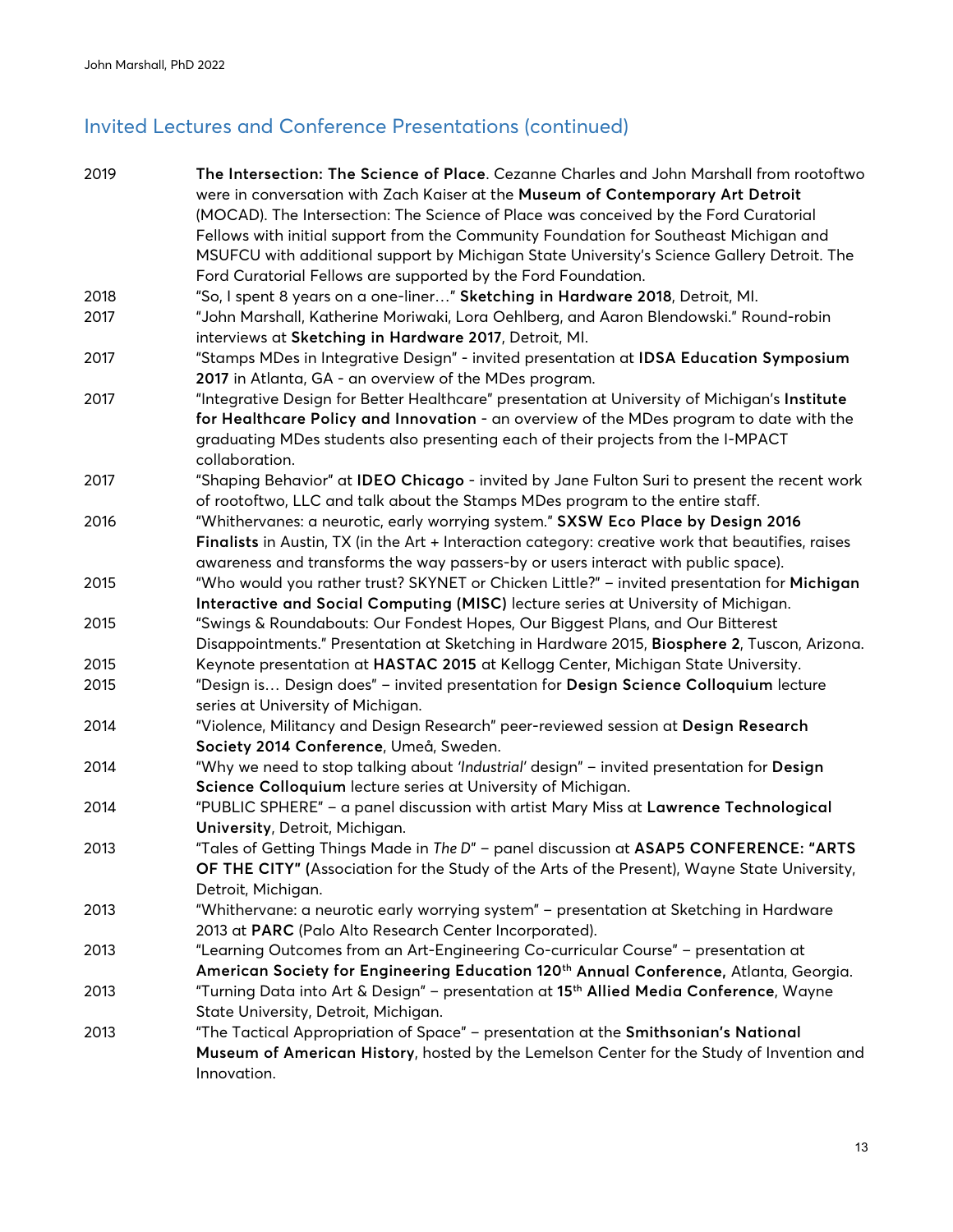# Invited Lectures and Conference Presentations (continued)

| 2012 | "Cognition and Context: How Space Affects Learning and Creativity in the Undergraduate                                                                                                  |
|------|-----------------------------------------------------------------------------------------------------------------------------------------------------------------------------------------|
|      | Setting" - participant. A small working group convened by the Learning Spaces Collaboratory                                                                                             |
|      | (LSC) at the Herman Miller Retreat Center in Holland, Michigan. Supported by The Alfred P.                                                                                              |
|      | Sloan Foundation.                                                                                                                                                                       |
| 2012 | "Reframing Conventions" - invited presentation for MSc Proseminar lecture series at                                                                                                     |
|      | University of Michigan's Taubman College.                                                                                                                                               |
| 2012 | "Altering Conventions" - invited presentation for Design Science Colloquium lecture series<br>at University of Michigan.                                                                |
| 2012 | "To Be Designed" - participant and co-organizer. A three day workshop that brought                                                                                                      |
|      | together a small group of designers, writers, curators, journalists, and technologists in a broad<br>discussion about shifts going on in the world of making, manufacturing, design and |
|      | innovation. The University of Michigan Detroit Center.                                                                                                                                  |
| 2012 | "Design Futures" - panel moderator (Jon Kolko, Founder and Director Austin Center for                                                                                                   |
|      | Design; Erin Sanders, Senior Interaction Designer Frog Design; Gavin Kroeber, Producer and                                                                                              |
|      | Founder Experience Economies; and David Benjamin, The Living and Director of the Living                                                                                                 |
|      | Architecture Lab at Columbia University's Graduate School of Architecture, Planning and                                                                                                 |
|      | Preservation) at Detroit Design Festival, A. Alfred Taubman Center for Design Education,                                                                                                |
|      | College for Creative Studies, Detroit, MI.                                                                                                                                              |
| 2012 | "A Cloud Is Just Vapor If You Don't Know How To Use It" - presentation at Sketching in                                                                                                  |
|      | Hardware 2012 at University of Oregon, Portland, OR.                                                                                                                                    |
| 2012 | "Learning Outcomes from a Multidisciplinary, Hands-On, Think Tank" - presentation at 28 <sup>th</sup>                                                                                   |
|      | National Conference on the Beginning Design Student at State College, Pennsylvania.                                                                                                     |
| 2012 | "Using Problem-Based Learning to Foster Student Development" - presentation at the 4 <sup>th</sup>                                                                                      |
|      | Annual Conference on Higher Education Pedagogy at Virginia Tech.                                                                                                                        |
| 2011 | "Un-ask the question" - invited presentation for MSc Digital Technologies lecture series at                                                                                             |
|      | University of Michigan's Taubman College.                                                                                                                                               |
| 2011 | "SmartSurfaces: A Multidisciplinary Hands-on Think Tank" - presentation at the Association                                                                                              |
|      | of Collegiate Schools of Architecture 2011 Teachers Seminar at Parsons the New School for                                                                                               |
|      | Design, New York.                                                                                                                                                                       |
| 2011 | "Lab Culture: Hands-on, Think-Tanks for Cities" - invited presenter and moderator of panel at                                                                                           |
|      | Rust Belt To Artist Belt III, Taubman Center for Design Education, Detroit, Michigan.                                                                                                   |
| 2010 | "SmartSurfaces: A Multidisciplinary Hands-on Think Tank" - invited presentation at Soft                                                                                                 |
|      | Borders Conference, Universidade Estadual Paulista, São Paulo, Brazil.                                                                                                                  |
| 2010 | Presentation of recent work at Faculdade de Arquitetura e Urbanismo da Universidade de                                                                                                  |
|      | São Paulo, Brazil.                                                                                                                                                                      |
| 2010 | Opening remarks at The Future of Technology Conference at University of Michigan's                                                                                                      |
|      | Taubman College, Rackham Auditorium.                                                                                                                                                    |
| 2010 | "Tea House for Robots: Making an Interactive Environment" - invited presentation at Maker                                                                                               |
|      | Faire Detroit, 2010 at the Henry Ford Museum.                                                                                                                                           |
| 2010 | "Digital Blur" - invited presentation for 'Digital Discourse' lecture series at University of                                                                                           |
|      | Michigan's Taubman College.                                                                                                                                                             |
| 2010 | "Establishing New Digital Media Program(s) at The Glasgow School of Art: What would                                                                                                     |
|      | success look like?" - invited presentation at the Glasgow School of Art, Glasgow, UK.                                                                                                   |
| 2009 | "The ampersand in parentheses." Keynote presentation at Digital Design (&) Art Symposium,                                                                                               |
|      | De Montfort University, Leicester, UK.                                                                                                                                                  |
| 2009 | "Science and art." Presentation to National Nanotechnology Infrastructure Network                                                                                                       |
|      | hosted at University of Michigan.                                                                                                                                                       |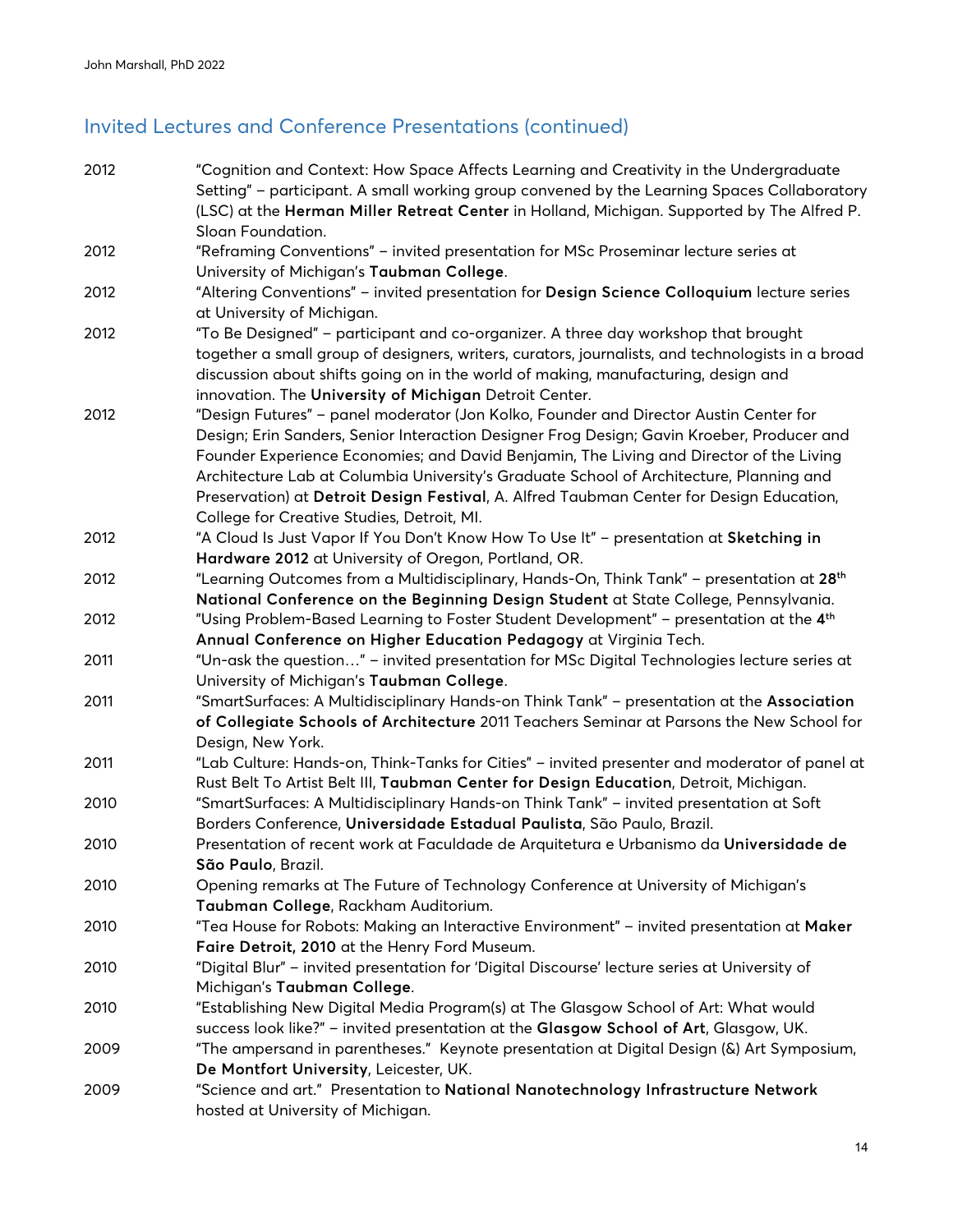# Invited Lectures and Conference Presentations (continued)

| 2008 | Presentation to faculty of Kyoto City University of Arts, Kyoto, Japan.                                                                                                        |
|------|--------------------------------------------------------------------------------------------------------------------------------------------------------------------------------|
| 2008 | "Why decide to work across multiple domains?" presentation at Design Science Colloquium<br>and Decision Consortium, Department of Psychology, University of Michigan.          |
| 2008 | "The Tao of P.O.O. (Post-optimal Objects)." Lecture at European University, Skopje,<br>Macedonia.                                                                              |
| 2008 | Invited participant at "Algorithms and Scripting for Visual Art" a National Science Foundation<br>funded CPATH workshop, La Salle University, Philadelphia, Pennsylvania, USA. |
| 2007 | "21st Century Transformations in Manufacturing." Presentation to Product Scotland workshop,<br>Gray's School of Art, Aberdeen, UK.                                             |
| 2007 | "Talking Shop." Presentation to Product Design department at Glasgow School of Art,<br>Glasgow, UK.                                                                            |
| 2007 | "Dan Graham's Art as Design/Design as Art." Lecture at Fruitmarket Gallery, Edinburgh, UK.                                                                                     |
| 2007 | Invited speaker at International Ceramic Research Center, Guldagergaard, Skælskør,<br>Denmark.                                                                                 |
| 2006 | Invited speaker at UK launch of Rhinoceros 4.0 - Metropolitan Works, London, UK.                                                                                               |
| 2006 | Invited participant at "Practices, Materiality and Product Design" Workshop, at Durham<br>University, UK.                                                                      |
| 2005 | Conference presentation at 3 <sup>rd</sup> Engineering & Product Design Education International<br>Conference, Napier University, Edinburgh, UK.                               |
| 2005 | Conference presentation at Computer-Aided Industrial Design & Conceptual Design<br>(CAID&CD 2005), TU Delft, The Netherlands.                                                  |
| 2005 | Invited participant at "Manipulate Media: Performative Development of Ubiquitous Media"<br>workshop at Centre for Contemporary Arts, Glasgow, UK.                              |
| 2005 | Invited speaker at Speckled Computing Arts Network Meeting, University of Edinburgh's<br>School of Informatics, Edinburgh, UK.                                                 |

# University Teaching and Advising

| Winter 2022  | ARTDES 781 Design Advising: Stephanie Szemetylo (MDes Thesis Committee Chair, 6 credits) |
|--------------|------------------------------------------------------------------------------------------|
|              | ARTDES 780 Thesis Prep (3 credits)                                                       |
|              | ARTDES 761 Design Advising: Niki Fairchild-Azevedo (MDes Primary Advisor, 2 credits)     |
|              | ARTDES 760 Design Studio 3: Co-creation (4 credits)                                      |
|              | ARTDES 652 MDes Design Seminar 2: Design for the 21st Century (3 credits)                |
|              | ARTDES 751 MDes Design Seminar 3: Professional Practice (3 credits)                      |
|              | ARTDES 663 Design Advising Akhila Kosaraju (MDes Primary Advisor, 2 credits)             |
|              | ARTDES 663 Design Advising Joie Zhang (MDes Primary Advisor, 2 credits)                  |
|              | ARTDES 489 3D Design Portfolio Project (3 credits)                                       |
| Fall 2021-22 | ARTDES 751 MDes Design Seminar 3: Professional Practice (3 credits)                      |
|              | ARTDES 215 Fab: Wood & Metal (3 credits)                                                 |
| Winter 2021  | ARTDES 652 MDes Design Seminar 2: Design for the 21st Century (3 credits)                |
|              | ARTDES 489 3D Design Portfolio Project (3 credits)                                       |
| Fall 2020-21 | ARTDES 650 MDes Design Methods (3 credits)                                               |
|              | ARTDES 215 Fab: Wood & Metal (3 credits)                                                 |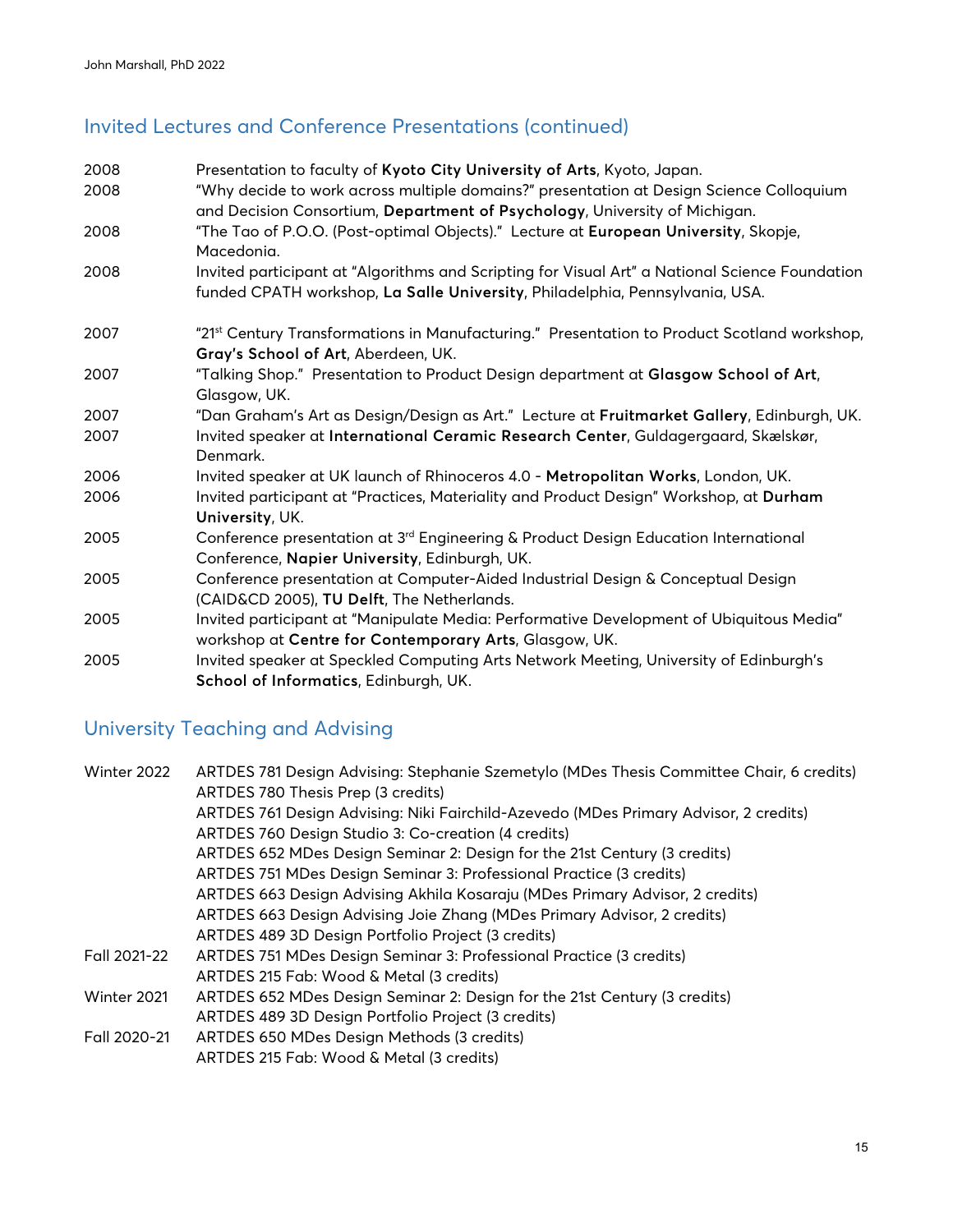# University Teaching and Advising (continued)

| Winter 2020  | ARTDES 781 MDes Thesis Advising: Colleen Clark (MDes Thesis Committee Chair, 6 credits);  |
|--------------|-------------------------------------------------------------------------------------------|
|              | Megan Freund (MDes Thesis Committee Chair, 6 credits)                                     |
|              | ARTDES 663 Design Advising Kristin Lauritsch (MDes Primary Advisor, 2 credits)            |
|              | ARTDES 652 Design Seminar 2: Design for the 21st Century (3 credits)                      |
| Fall 2019-20 | ARTDES 761 Design Advising: Colleen Clark (MDes Primary Advisor, 2 credits); Megan Freund |
|              | (MDes Primary Advisor, 2 credits)                                                         |
|              | ARTDES 780 Thesis Prep (3 credits)                                                        |
| Winter 2019  | ARTDES 663 Design Advising: Colleen Clark (MDes Primary Advisor, 2 credits); Megan Freund |
|              | (MDes Primary Advisor, 2 credits)                                                         |
|              | ARTDES 781 MDes Thesis Advising: Katherine Jones (MDes Thesis Committee Chair, 6 credits) |
| Fall 2018-19 | ARTDES 662 Design Advising: Colleen Clark (MDes Primary Advisor, 2 credits); Megan Freund |
|              | (MDes Primary Advisor, 2 credits)                                                         |
|              | ARTDES 751 Design Seminar 3: Professional Practice (3 credits)                            |
|              | ARTDES 761 Design Advising: Katherine Jones (MDes Primary Advisor, 2 credits)             |
|              | ARTDES 780 Thesis Prep (3 credits)                                                        |
| Winter 2018  | ARTDES 781 MDes Thesis Advising: Priyanka Raju (MDes Thesis Committee Chair, 6 credits)   |
|              | ARTDES 752 Design Seminar 2: Design for the 21 <sup>st</sup> Century (3 credits)          |
|              | ARTDES 663 Design Advising: Katherine Jones (MDes Primary Advisor, 2 credits)             |
|              | ARTDES 663 Design Advising: Prachi Bhagane (MDes Primary Advisor, 2 credits)              |
| Fall 2017-18 | ARTDES 662 Design Advising: Katherine Jones (MDes Primary Advisor, 2 credits)             |
| Winter 2017  | ARTDES 781 Design Advising: Elizabeth Vander Veen (MDes Thesis Committee Chair, 6         |
|              | credits)                                                                                  |
|              | ARTDES 783 MDes Thesis Project (3 credits)                                                |
| Fall 2016-17 | ARTDES 751 MDes Professional Practice Seminar (3 credits)                                 |
|              | ARTDES 760 Design Studio 3: Co-creation (4 credits)                                       |
|              | ARTDES 761 Design Advising: Elizabeth Vander Veen (MDes Thesis Committee Chair, 2         |
|              | credits)                                                                                  |
|              | ARTDES 780 MDes Thesis Preparation (3 credits)                                            |
| Spring 2016  | ARTDES 665 Fieldwork Studio at Guardian Industries Corp. (6 credits)                      |
| Winter 2016  | ARTDES 661 Design Studio 2: Prototyping (4 credits)                                       |
|              | BA Capstone Advising: Jake Saphier                                                        |
| Fall 2015-16 | ARTDES 660 Design Studio 1: Inquiry (4 credits)                                           |
|              | ARTDES 651 Design Seminar 1: Integration (3 credits)                                      |
|              | BA Capstone Advising: Jake Saphier                                                        |
| Winter 2015  | Graduate Advising: Cameron Van Dyke (MFA Thesis Committee Chair).                         |
|              | <b>UROP Supervision: West Chase.</b>                                                      |
| Fall 2014-15 | ARTDES 416, OMS 548, IOE 548 Integrated Product Development (6 credits).                  |
|              | ARTDES 215.001 Fabrication 1: Wood & Metal - Construction (3 credits).                    |
|              | Graduate Advising: Cameron Van Dyke (MFA Thesis Committee Chair). Camilla Kraft (MFA      |
|              | Thesis Committee Chair).                                                                  |
|              | Independent Study: Nolan Loh.                                                             |
|              | <b>UROP Supervision: West Chase.</b>                                                      |
| Winter 2014  | ARTDES 499 Integrative Project (6 credits).                                               |
|              | ARTDES 300.011 Prototyping (3 credits).                                                   |
|              | ARTDES 500 Independent Study: Eric Sheffield (Performing Arts Technology, 3 credits).     |
|              | Graduate Advising: Cameron Van Dyke.                                                      |
|              | Graduate Critiques: Cameron Van Dyke, Lia Min.                                            |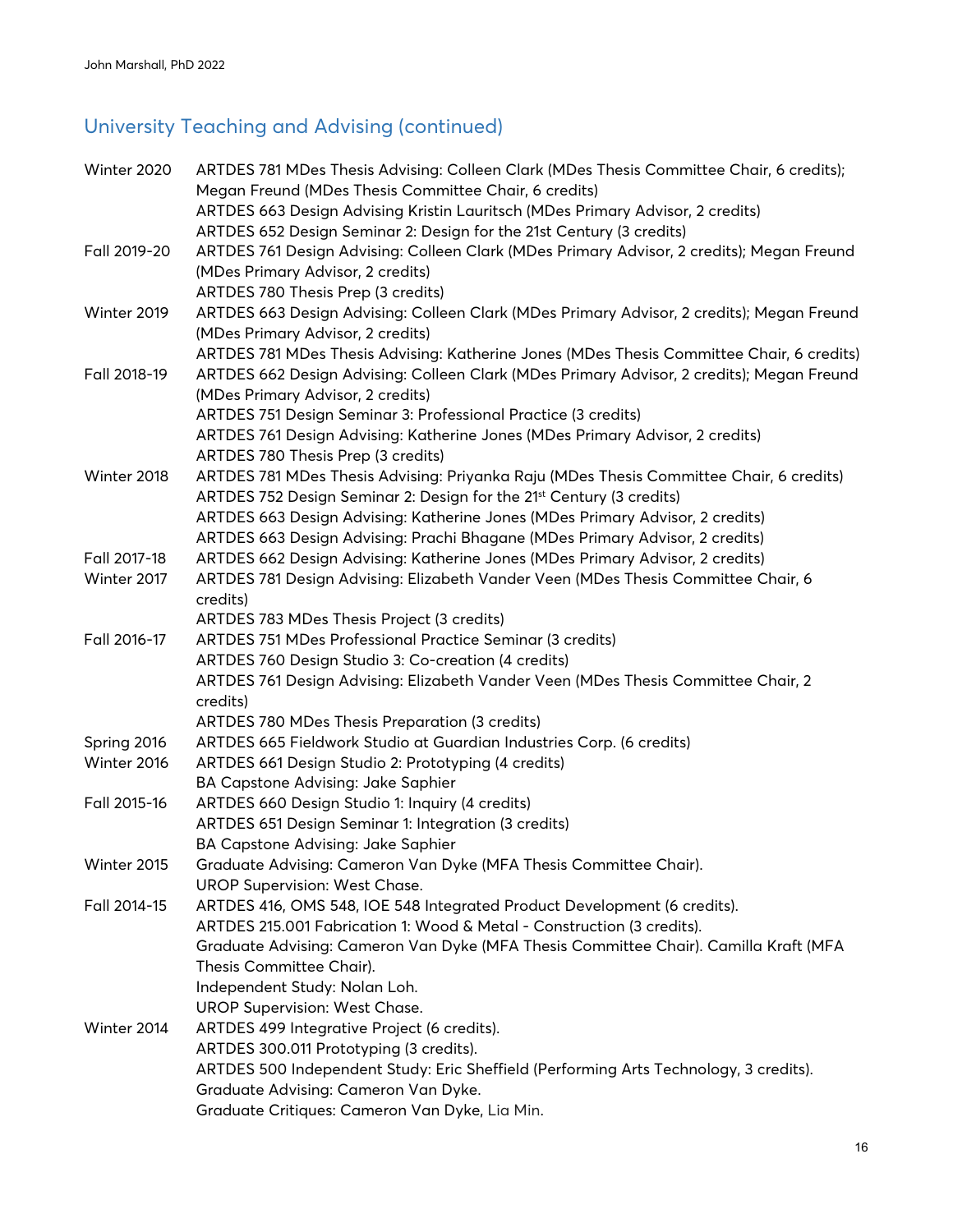# University Teaching and Advising (continued)

| Fall 2013-14 | ARTDES 416, OMS 548, IOE 548 Integrated Product Development (6 credits).                    |
|--------------|---------------------------------------------------------------------------------------------|
|              | ARTDES 498 Integrative Project (6 credits).                                                 |
| Fall 2013-14 | ARTDES 350 Independent Study: Ana Clara Malaquias de Araujo (BArch, 3 credits).             |
|              | Graduate Advising: Cameron Van Dyke.                                                        |
|              | Graduate Critiques: Cameron Van Dyke, Mike Bianco.                                          |
| Spring 2013  | ARCH 739 MSc Digital Technologies Capstone Studio (6 credits).                              |
| Winter 2013  | ARTDES 130 CFC I Human Being/Being Human (Faculty Coordinator, 3 credits).                  |
|              | ARTDES 499 Integrative Project (6 credits).                                                 |
|              | ARTDES 500 Independent Study: Alexander Watanabe (MSc Material Systems, 3 credits).         |
|              | Graduate advising: Molly Dierks.                                                            |
|              | Graduate Critiques: Trevor King, Molly Dierks.                                              |
| Fall 2012-13 | ARTDES 306 Digital 3D (3 credits).                                                          |
|              | ARTDES 498 Integrative Project (6 credits).                                                 |
|              | Graduate Critiques: Mia Cinelli, Molly Dierks, Ann Bartges, Peter Leix.                     |
|              | Multidisciplinary Design Minor advising: Stephanie Schutter (A&D, 3 credits).               |
| Winter 2012  | ARTDES 130 CFC I Human Being/Being Human (Faculty Coordinator, 3 credits).                  |
|              | Graduate advising: Meghan Reynard (MFA Thesis Committee Chair).                             |
|              | Graduate Critiques: John Gutoskey, Ann Bartges, Molly Dierks, Kayla Romberger.              |
|              | Multidisciplinary Design Minor advising: Stephanie Schutter (A&D, 3 credits), Yiquan Zhang  |
|              | (CoE, 3 credits).                                                                           |
| Fall 2011-12 | ARTDES 306 Digital 3D (3 credits).                                                          |
|              | ARTDES 413.001, ARCH 672.001, MATSCIE 493.033 SmartSurfaces (3 credits).                    |
|              | Graduate advising: Meghan Reynard (MFA Thesis Committee Chair)                              |
|              | Graduate Critiques: Siyang Chen, Bernadette Witzack, Chantal Gibson, Rolando Palacio.       |
| Winter 2011  | ARTDES 400 Integrative Project (6 credits).                                                 |
|              | ARTDES 130 CFC I Human Being/Being Human (Faculty Coordinator, 3 credits).                  |
|              | Graduate advising: Michael Borowski (MFA Thesis Committee Chair), James Rotz.               |
|              | Design Science Co-Advising: Bill Phillips.                                                  |
|              | Examined: Bill Phillips, Design Science PhD Qualifying Exam Part 2.                         |
|              | Multidisciplinary Design Minor advising: Eric Harman (A&D, 3 credits), Jason Prasad (CoE, 3 |
|              | credits), Alex Carmichael (TCAUP, 3 credits).                                               |
| Fall 2010-11 | ARTDES 400 Integrative Project (6 credits).                                                 |
|              | ARCH 409.001, ARTDES 300.010, MATSCIE 493.033 SmartSurfaces (3 credits).                    |
|              | Graduate advising: Michael Borowski (MFA Thesis Committee Chair), Meghan Reynard.           |
| Fall 2010-11 | Design Science Co-Advising: Bill Phillips.                                                  |
|              | Examined: Bill Phillips, Design Science PhD Qualifying Exam Part 1.                         |
| Winter 2010  | ARTDES 130 CFC I Human Being/Being Human (Faculty Coordinator, 3 credits).                  |
|              | ARTDES 400 Integrative Project (3 credits).                                                 |
|              | Graduate advising: Rui Mu (MFA Thesis Committee Chair), Meghan Reynard.                     |
|              | Design Science Co-Advising: Bill Phillips.                                                  |
| Fall 2009-10 | ARTDES 400 Integrative Project (6 credits).                                                 |
|              | ARCH 409.001, ARTDES 300.10, MATSCIE 493.033 SmartSurfaces (3 credits).                     |
|              | Graduate advising: Rui Mu (MFA Thesis Committee Chair), Michael Borowski.                   |
|              | Design Science Co-Advising: Mobeen Shaukat, Bill Phillips.                                  |
|              | Examined: Mobeen Shaukat, Design Science PhD Qualifying Exam Part 2.                        |
| Spring 2009  | Graduate advising: Reem Gibriel.                                                            |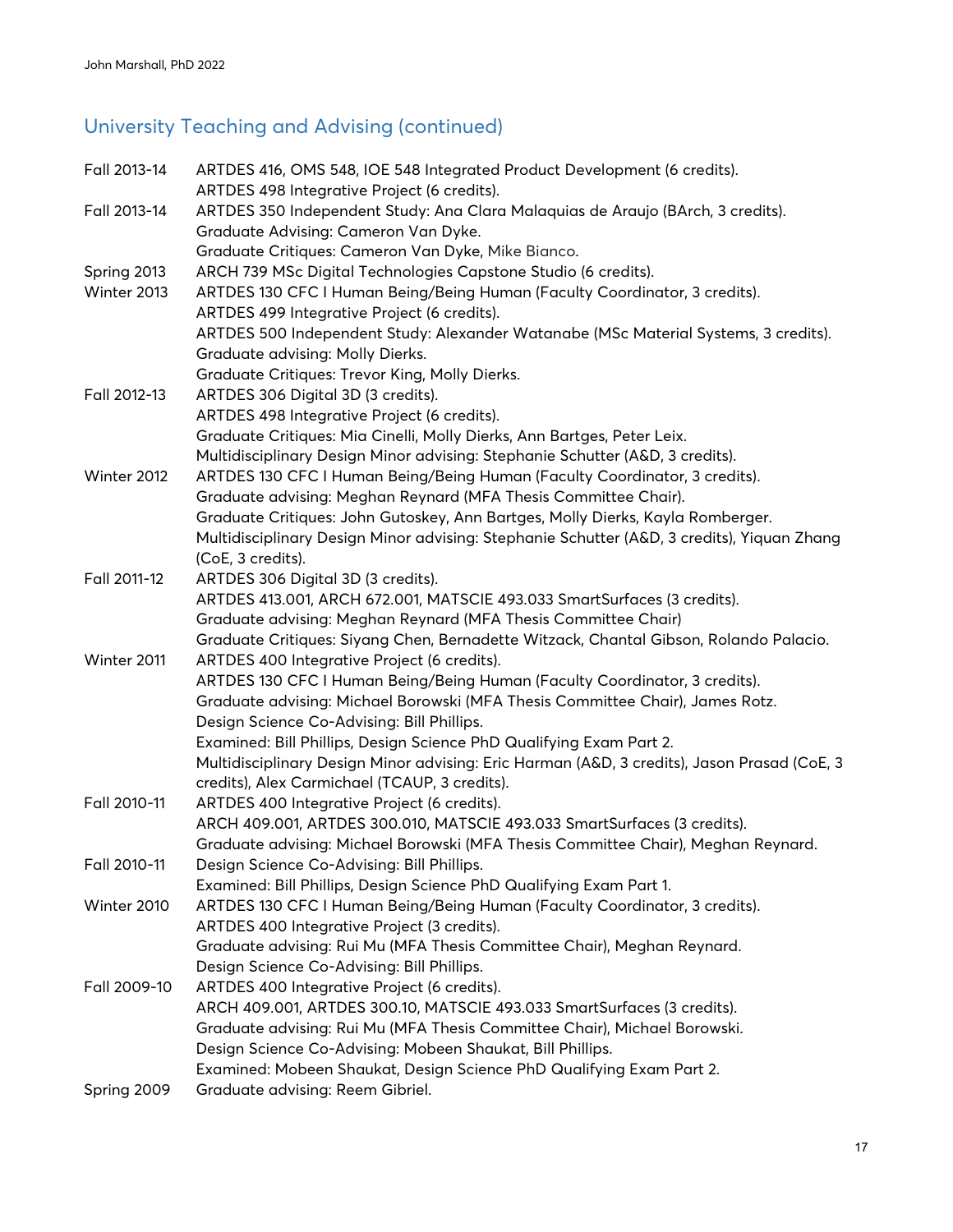### University Teaching and Advising (continued)

Winter 2009 ARTDES 130 CFC I Human Being/Being Human (Faculty Coordinator, 3 credits). ARTDES 400 Integrative Project (6 credits). Winter 2009 Graduate advising: Ann Stewart (MFA Thesis Committee Chair), John Walters. Design Science Co-Advising: Mobeen Shaukat, Bill Phillips. Examined: Mobeen Shaukat, Design Science PhD Qualifying Exam Part 1. ARTDES 400 Integrative Project (6 credits). Fall 2008-09 ARTDES 700 Graduate Seminar (Progress, 3 credits). Graduate advising: Ann Stewart (MFA Thesis Committee Chair), Rui Mu. Design Science Co-Advising: Mobeen Shaukat. Spring 2008 ARTDES 500 Independent Study: Mobeen Shaukat. Winter 2008 ARTDES 130 CFC I Human Being/Being Human (3 credits). ARTDES 300 Post-optimal Objects (3 credits). Graduate advising: Ann Stewart, Rui Mu.

#### University Service

| Winter 2022  | Creative Practice & Research Committee (elected)                           |
|--------------|----------------------------------------------------------------------------|
|              | UofM Campaign Theme Group for Health and Wellness (appointed)              |
| Fall 2021-22 | Creative Practice & Research Committee (elected)                           |
|              | UofM Campaign Theme Group for Health and Wellness (appointed)              |
| Winter 2021  | Faculty Awards & Nominations Committee (elected)                           |
| Fall 2020-21 | Faculty Awards & Nominations Committee (elected)                           |
| Winter 2020  | Detroit Center for Innovation Curriculum Development Committee (appointed) |
|              | Program Director MDes Integrative Design (appointed)                       |
|              | Graduate Program Committee (ex-officio)                                    |
|              | <b>Faculty Awards &amp; Nominations Committee (elected)</b>                |
| Fall 2019-20 | Program Director MDes Integrative Design (appointed)                       |
|              | Graduate Program Committee (ex-officio)                                    |
|              | Faculty Awards & Nominations Committee (elected)                           |
| Winter 2019  | Program Director MDes Integrative Design (appointed)                       |
|              | Graduate Program Committee (ex-officio)                                    |
|              | <b>MDes Working Group (appointed)</b>                                      |
| Fall 2018-19 | Program Director MDes Integrative Design (appointed)                       |
|              | Graduate Program Committee (ex-officio)                                    |
| Winter 2018  | Program Director MDes Integrative Design (appointed)                       |
|              | Graduate Program Committee (ex-officio)                                    |
|              | Stamps PhD in Design Working Group (appointed)                             |
| Fall 2017-18 | Sabbatical Leave                                                           |
| Winter 2017  | Program Director MDes Integrative Design (appointed)                       |
|              | Stamps School of Art & Design Executive Committee (elected)                |
| Winter 2017  | Graduate Program Committee (ex-officio)                                    |
|              | Stamps PhD in Design Working Group (appointed)                             |
| Fall 2016-17 | Program Director MDes Integrative Design (appointed)                       |
|              | Stamps School of Art & Design Executive Committee (elected)                |
|              | Graduate Program Committee (ex-officio)                                    |
|              | Stamps PhD in Design Working Group (appointed)                             |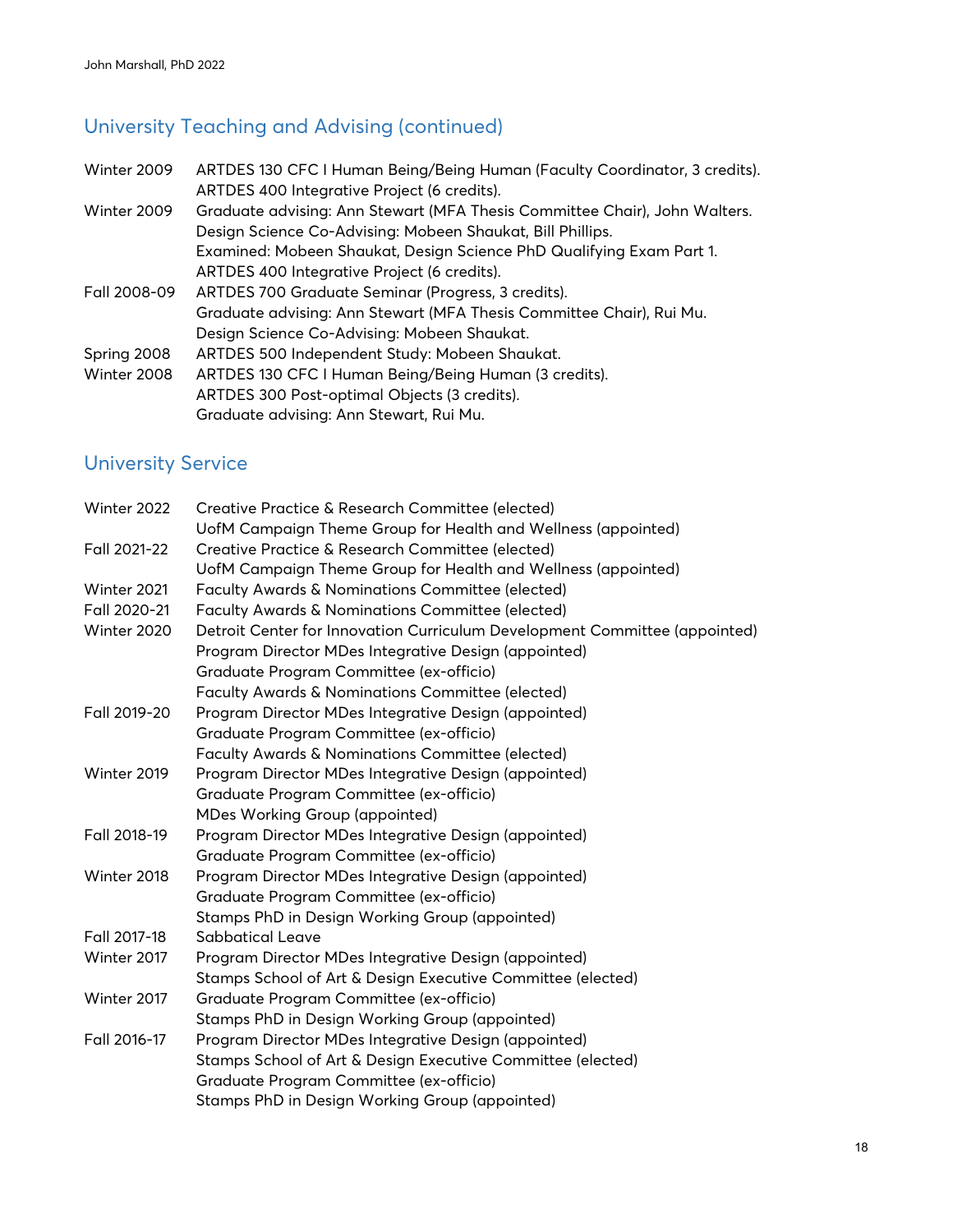# University Service (continued)

| Winter 2016  | Program Director MDes Integrative Design (appointed)<br>Stamps School of Art & Design Executive Committee (elected) |
|--------------|---------------------------------------------------------------------------------------------------------------------|
|              | Graduate Program Committee (ex-officio)                                                                             |
| Fall 2015-16 | Program Director MDes Integrative Design (appointed)                                                                |
|              | Stamps School of Art & Design Executive Committee (elected)                                                         |
|              | Graduate Program Committee (ex-officio)                                                                             |
| Winter 2015  | Program Director MDes Integrative Design (appointed)                                                                |
|              | Graduate Program Committee (ex-officio)                                                                             |
|              | Creative Practice & Research Committee (elected)                                                                    |
| Fall 2014-15 | Program Director MDes Integrative Design (appointed)                                                                |
|              | Graduate Program Committee (ex-officio)                                                                             |
|              | Creative Practice & Research Committee (elected)                                                                    |
| Winter 2013  | Graduate Program Committee (elected)                                                                                |
|              | Creative Practice & Research Committee (elected)                                                                    |
|              | Design Faculty Search Committee (3 positions)                                                                       |
|              | <b>Visualization Committee</b>                                                                                      |
| Fall 2013-14 | Graduate Program Committee (elected)                                                                                |
|              | Creative Practice & Research Committee (elected)                                                                    |
|              | <b>Visualization Committee</b>                                                                                      |
| Winter 2013  | Graduate Program Working Group.                                                                                     |
|              | Undergraduate Curriculum Working Group.                                                                             |
|              | Creative Practice & Research Working Group.                                                                         |
|              | ARTDES 130 CFC I Human Being/Being Human (Faculty Coordinator).                                                     |
|              | ArtsEngine Faculty Advisory Committee.                                                                              |
|              | ArtsEngine Curricular Task Force.                                                                                   |
| Fall 2012-13 | ArtsEngine National Research Subcommittee.                                                                          |
|              | A&D Electives Committee.                                                                                            |
| Winter 2012  | A&D Dean Search Advisory Committee.                                                                                 |
|              | Design Computing Search Committee (Taubman College of Architecture + Urban Planning).                               |
|              | ArtsEngine Faculty Advisory Committee.                                                                              |
|              | ArtsEngine Curricular Task Force.                                                                                   |
|              | UofM Google Faculty Learning Community.                                                                             |
|              | A&D Electives Committee.                                                                                            |
|              | ARTDES 130 CFC I Human Being/Being Human (Faculty Coordinator).                                                     |
|              | ARTDES 231 CFC III Nature (Faculty Coordinator).                                                                    |
| Fall 2011-12 | A&D Dean Search Advisory Committee.                                                                                 |
|              | Design Computing Search Committee (Taubman College of Architecture + Urban Planning).                               |
|              | ArtsEngine Faculty Advisory Committee.                                                                              |
|              | ArtsEngine Curricular Task Force.                                                                                   |
|              | UofM Google Faculty Learning Community.                                                                             |
|              | A&D Electives Committee.<br>3D Nano-Jumbo Search Committee (Chair).                                                 |
| Winter 2011  |                                                                                                                     |
|              | A&D Dean Search Advisory Committee.<br>New Building Committee.                                                      |
|              | A&D Electives Committee.                                                                                            |
|              | ARTDES 130 CFC I Human Being/Being Human (Faculty Coordinator).                                                     |
|              | Integrative Project Committee.                                                                                      |
|              |                                                                                                                     |